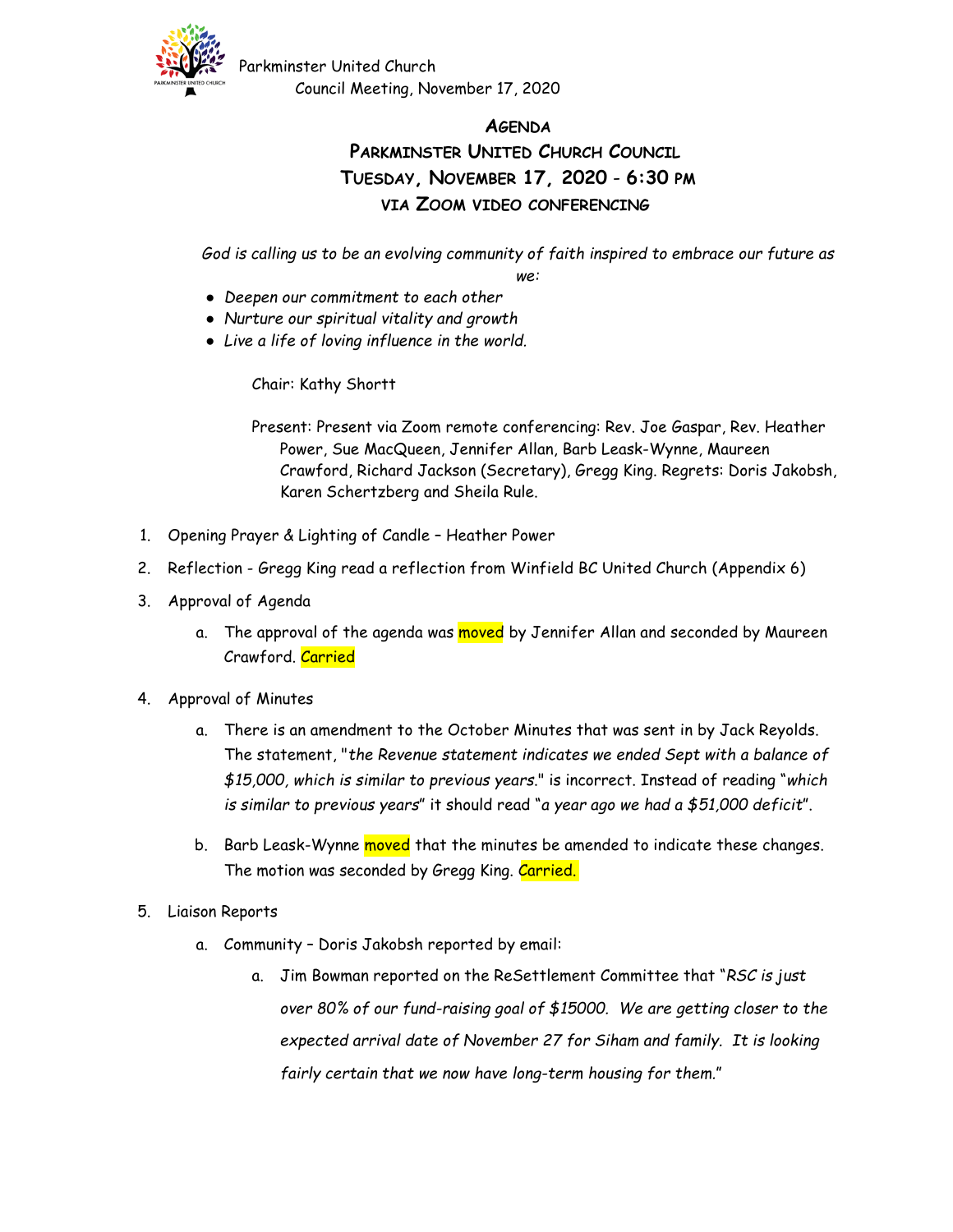

Council Meeting, November 17, 2020

- b. Liz Forde, as Chair of Inclusive Ministries, reported that the Committee are attempting to put information on the Website so that it is accessible to those who would like to attend different events. At present, we have Nancy Dykstra's monthly Living Into Right Relationship events and a link to the Kitchen Sink Series organized by Affirm United. On the 25th there will be a pop up discussion talking about an article in the Observer led by Adrienne. The article is called *What I Need From White People*.
- b. Development Maureen Crawford reported
	- a. Christian Education will host its Christmas party on December 5th.
	- b. Stewardship had its first meeting on Thursday.
- c. Connections Sheila Rule reported by email
	- a. Membership and Pastoral Care have indicated that there will be a Longest Night Service on Monday December 21st via Zoom.
- d. Barb Leask-Wynne moved that the liaison reports be accepted. The motion was seconded by Sue MacQueen. Carried.
- 6. Business arising from the Minutes
	- a. Communications Committee Kathy Shortt on *What's Up*

The Communications Committee met to address the requests that *What's Up* be shortened. We are trying to balance giving enough information to maintain excellent communication with shortening the *What's Up* email so it is easier to read. Last week we shortened the *What's Up* email considerably by adding links to the website. We will continue to work on shortening the email by adding links to the web site and we are also looking at ways to format the email so that it will be consistent on mobile phones as well as computers and laptops.

- 7. New Business
	- a. Financial Report Gregg King
	- Gregg pointed out that the Federal Government's subsidy -- approximately \$74,000 received and banked -- is not included in the Financials that appear as Appendix 1. Our deficit is \$61,132, while the budgeted deficit was \$53,726, indicating that we are \$7406 in deficit in total. Total offerings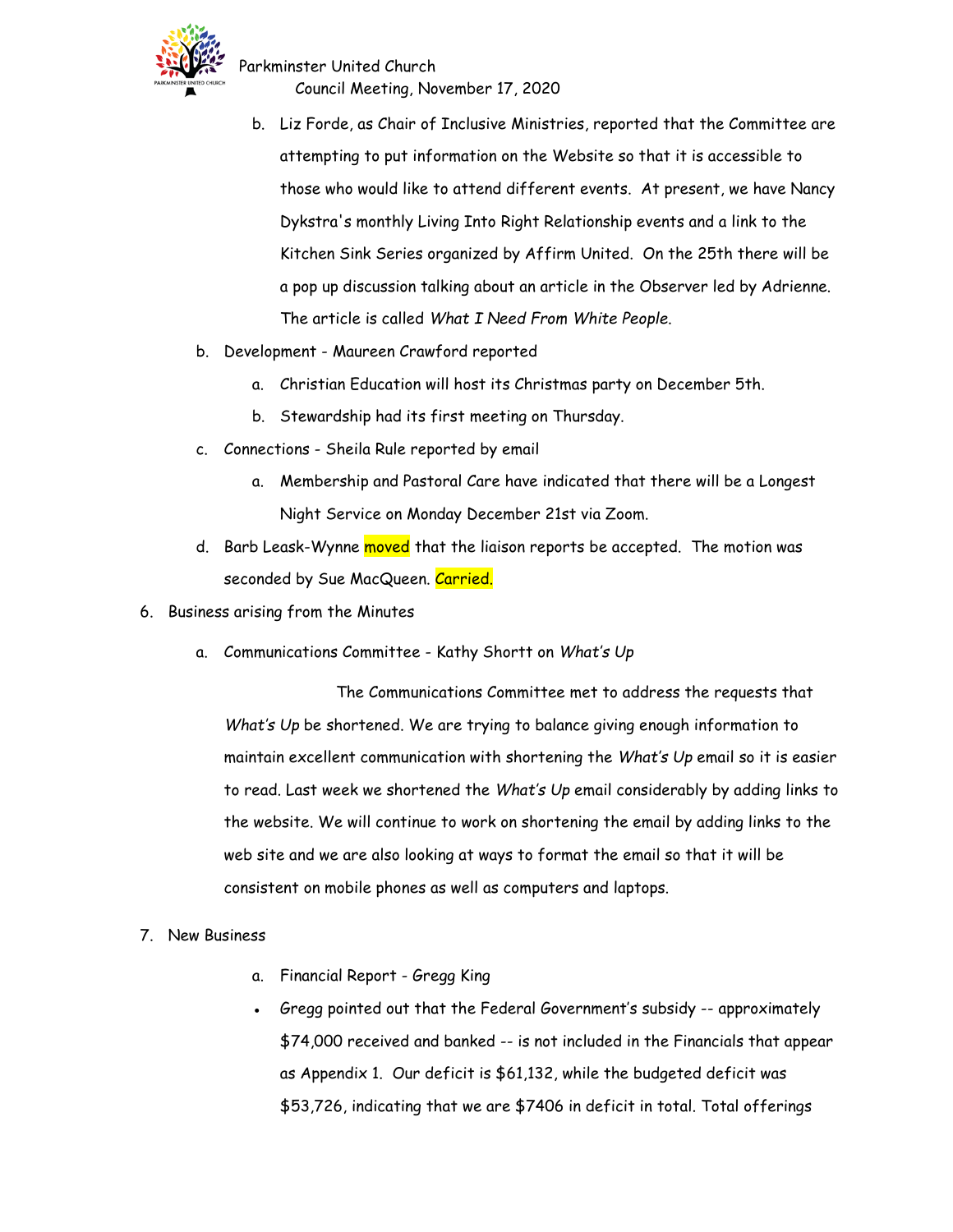

Council Meeting, November 17, 2020

are \$10,334 below budget. The reported profit of \$12,806 does include the subsidies, although Gregg noted that we may not qualify for a Federal Government subsidy for the months of November and December because of our healthy financials.

- A motion to accept the Financial Reports was moved by Maureen Crawford and seconded by Barb Leask-Wynne. Carried
- According to Jennifer, assuming that the AGM is February 21st, the Annual Report deadline is January 22nd, so we will need the financials by then.
- b. Rental Safety Plans and Provincial Coloured Levels of Restriction Framework: Kathy Shortt

Kathy sent the link to Ontario's Coloured Levels of Restriction Framework to the Council. Karate and Stagecoach (which has dance) both fall under Sports and Recreational Fitness and need extra rooms, which are being arranged. As far as I can tell the changes for us are:

- YELLOW: 10 people per room and 3 meters social distancing between patrons.
- ORANGE: Yellow Restriction plus 50 people total per facility, limit of 90 minutes except if engaging in sport.
- RED: Yellow and Orange Restrictions plus All sports and recreational programs in other facilities (arenas and multiplexes) limited to 10 people per room indoors and 25 outdoors. • Team sports must not be practiced or played except for training (no games or scrimmage) • No contact permitted for team or individual sports
- Action: Barb Leask-Wynne will investigate how we are defined with respect to 'arena' or 'multiplex'
- Action: Kathy Shortt will determine if Karate and dancing are to meet this limit.
- For all public events in the Parkminster Building we are adopting RED: Gathering limit for all organized public events and social gatherings: • 10 people indoors • 25 people outdoors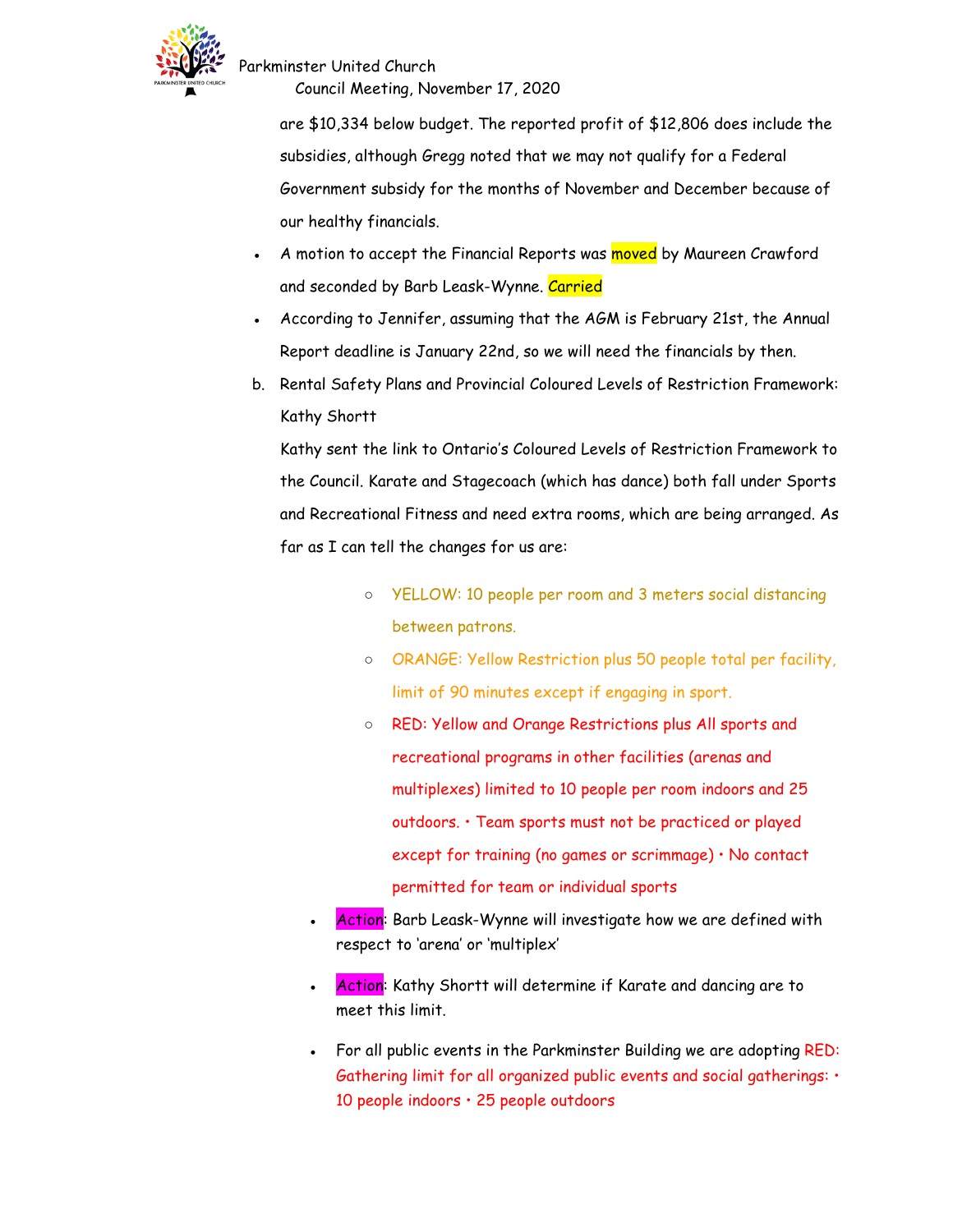

Council Meeting, November 17, 2020

c. Advent Recording-Use-of-Sanctuary Safety Plan (Appendix 3) Case numbers in the region are rising quickly and yesterday the Acting Medical Officer of Health for the Region (Dr. Wang) stated she thought the Region would be going into the **red** level by the end of the week, consistent with Halton and Hamilton. Then yesterday Region of Waterloo Public Health posted this on Facebook:

- "*The spread of COVID-19 has escalated rapidly in Waterloo Region. Residents should consider COVID-19 to be widely circulating in our community right now. All residents are advised to stay home and only go out for essential purposes including going to work, school, getting groceries, keeping medical appointments or exercising outdoors. Stay home and protect each other*."
- Given this new information Joe Gaspar and Heather Power have reevaluated their request for use of the sanctuary for recording Advent liturgy and would like to withdraw it from the agenda. They are currently planning how they might engage congregation members to do the Advent candle lighting from their homes.
- Kathy stated that Joe, Heather and Melanie Chisholm have been doing an excellent job of incorporating elements of the Sanctuary into the Sunday services so while it would have been nice to have recorded the lighting of the Advent candles in the Sanctuary, it will be fun to see families lighting these candles in their homes. This situation reminded Kathy of something she read on Facebook that made her smile. The devil was talking to God and the devil said, "*It is so great that I was able to stop Church*." God replied, "*It is so great that I could make a Church in every home*." Throughout COVID it has felt like Parkminster has been making a church in every home.
- d. Outreach Advent-Reflection-Time Safety Plans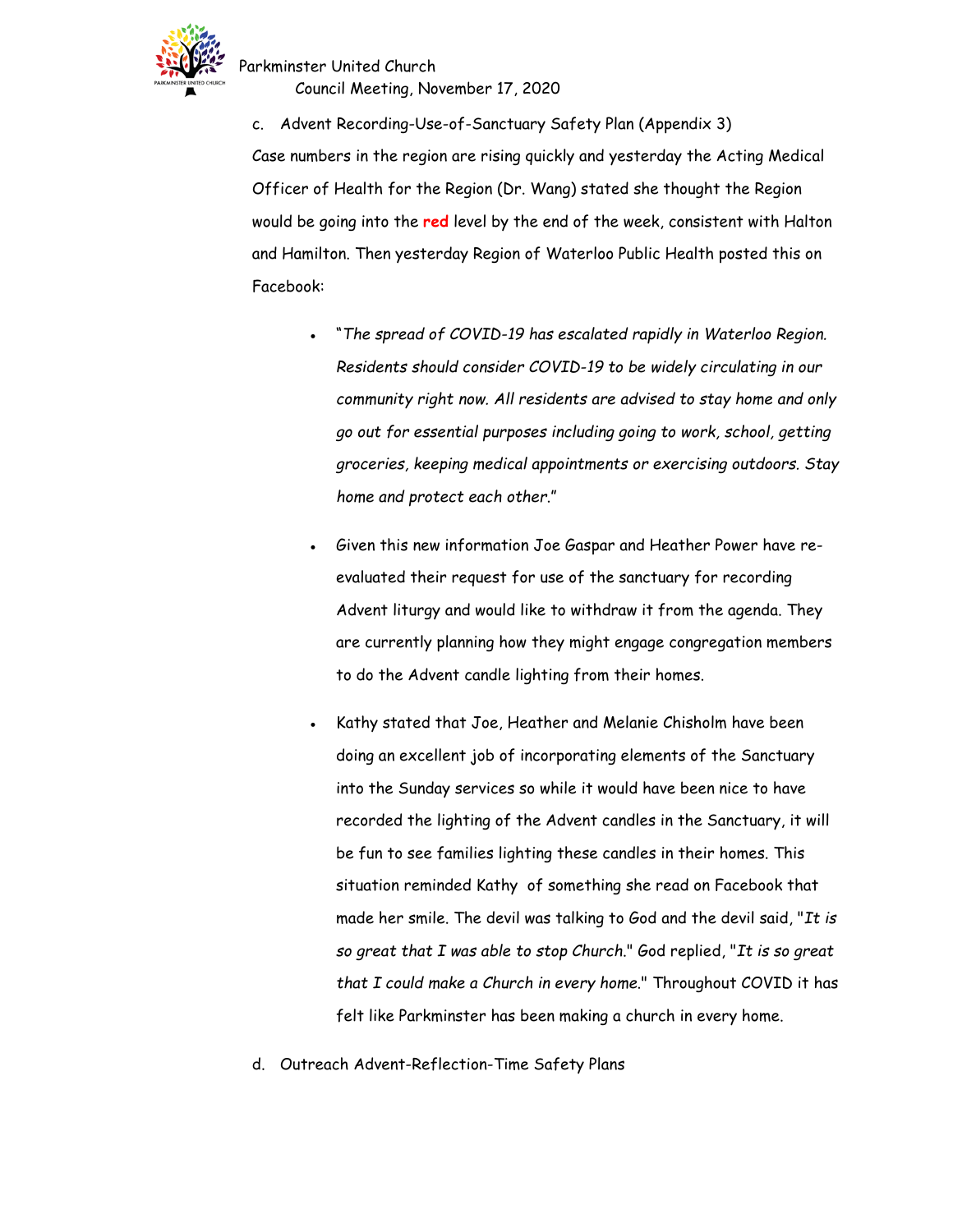Parkminster United Church



Council Meeting, November 17, 2020

- Kathy reported that Waterloo Region moved into the ORANGE restrict category on Monday. Our medical officer of Health stated that, "Waterloo Region is in a serious situation as COVID-19 spreads exponentially in the community, outpacing the province as a whole. Waterloo Region is speeding fully into the red zone if residents don't make major changes immediately." She said, "Residents need to dramatically reduce social interactions and stay home as much as possible, only going out for essential services." 182 Cases were reported over the weekend. Locally hospitalizations have tripled over the past three days. It is with these statistics that we look at the Outreach request to have Advent Reflection Services. Kathy stated that she had done much thinking about our renters vs. our congregation. Our congregation is a vulnerable population because of their age whereas our renters are not a vulnerable population. Given that fact, it is reasonable that we could have different policies for our renters and our congregants. Kathy narrowed down the options for this Outreach request. Council could:
	- Number One: Say yes to the Outreach request and make sure that we are happy with their safety plan (Appendix 4)
	- Number Two: Refuse the Outreach request based on rising numbers in Waterloo Region.
	- As a third option, we could tie the Outreach request to the Coloured Framework provided by the Ontario Government. If Waterloo Region was in Green or Yellow, we could go ahead with the request as there would be limited community spread of COVID but if Waterloo Region was in Orange or Red, we would say no to the request as the community spread would be high. If we were to go with this choice we would need to make sure that we are happy with the Safety Plan.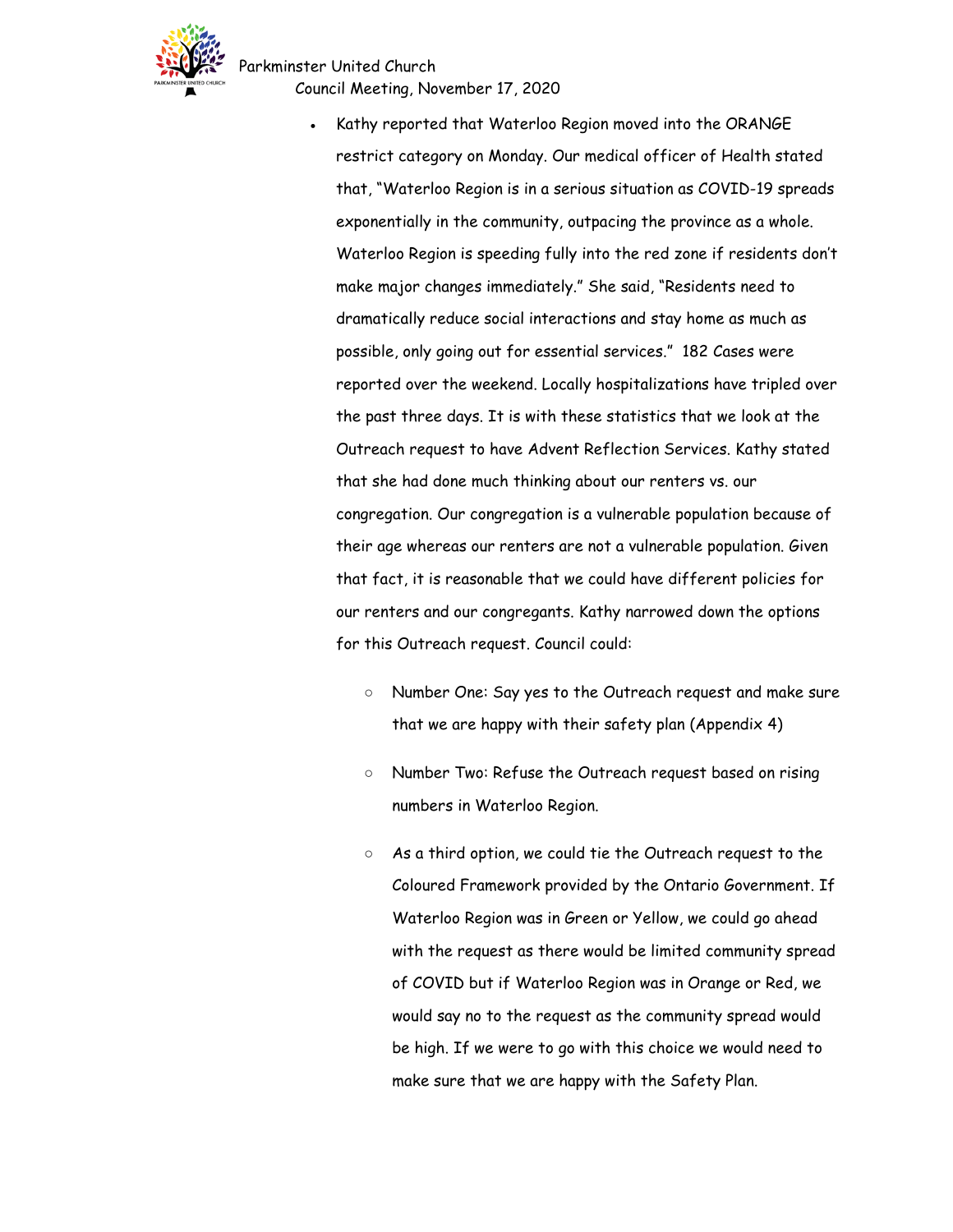

Parkminster United Church Council Meeting, November 17, 2020

- Much discussion followed that was unanimous in urging caution in any loosening of restrictions for Church and renters' activities.
- Sheila Rule's comments on this subject are attached as Appendix 2 to these minutes together with Karen Schertzberg's comments, both received by email.
- Moved by Sue MacQueen: Given the worsening Covid-19 outlook and the vulnerability of the Parkminster congregation, the Council regretfully denies the outreach request for Advent reflection services. This was seconded by Barb Leask-Wynne. Carried
	- Discussion followed regarding visitors to the Bell Choir practice, Bell Choir practice, Band practice, other musical practices and recording in the Sanctuary. It was unanimously felt by the Council members that we use caution concerning the meeting of congregants. Sue MacQueen noted that the situation of one or two months ago has much changed and practices in the Church must change. It was noted that Stagecoach and the Karate Club were composed of young adults and, in that sense, they were much less vulnerable to covid-19. Consequently, it was reasonable to have different policies for these renters *vs.* our congregation. .
- Barb Leask-Wynne moved that, given the worsening Covid-19 outlook and the vulnerability of the Parkminster congregation, effective immediately the practices by soloists, the Bell Choir, the Band and all recording events, as well as visitors to these practices, will be cancelled and that this determination will be revisited in January. Seconded by Maureen Crawford, Carried.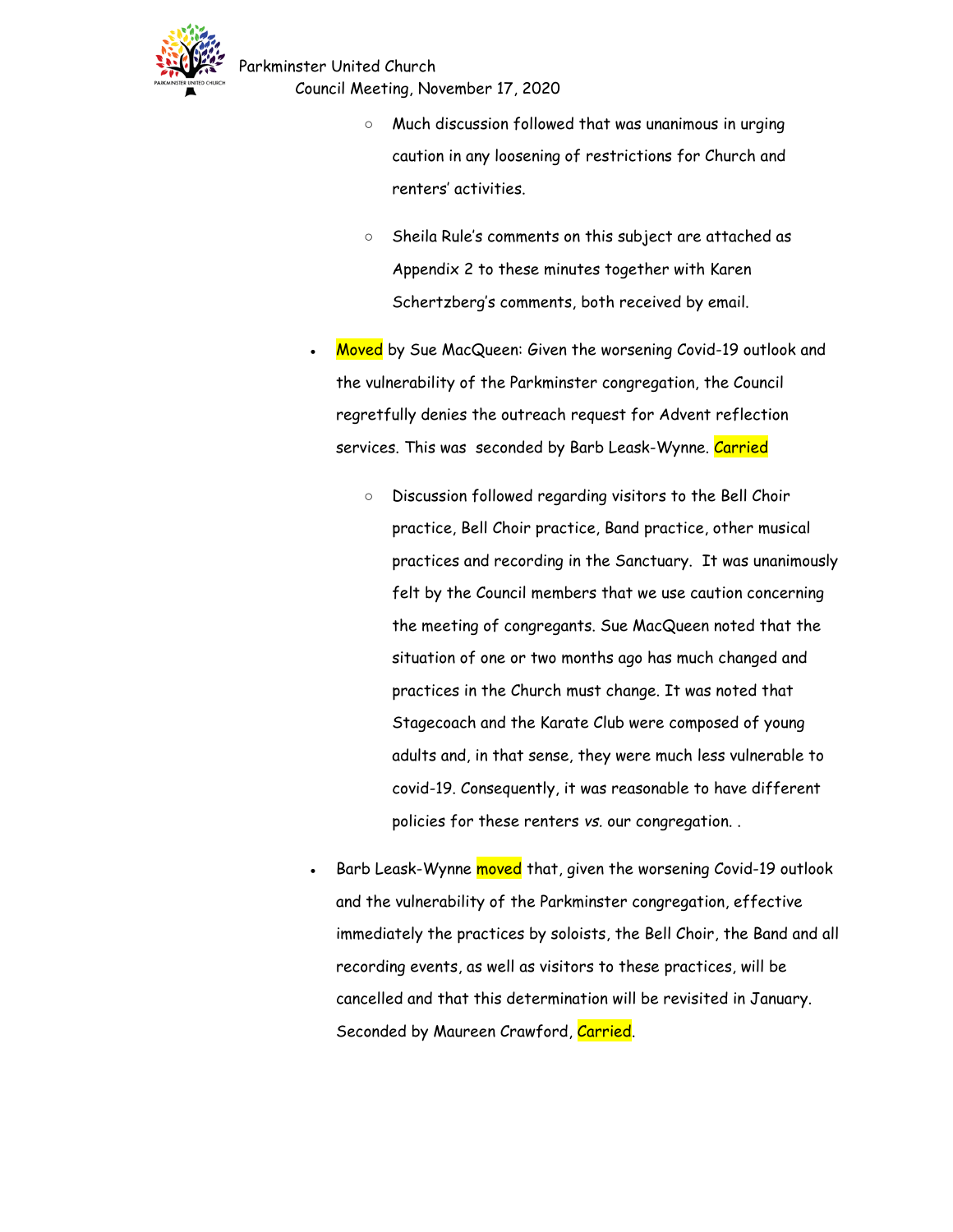

- Council Meeting, November 17, 2020
	- Action: Kathy Shortt is to inform Neil Murray, Melanie Chisholm, Allen Switzer of this motion.
- e. Decorating-of-Sanctuary Safety Plan
	- details were not submitted and and no decorating of the Sanctuary will be necessary now as the Advent Reflection Services will not be going ahead
- f. Kitchener Klassics Softball Safety Plan
	- Kitchener Klassics Softball did not submit their plan by the requested date. Due to rising COVID-19 numbers in Waterloo Region, Jennifer Allan recommended revisiting this request in the new year. Council agreed. A proposal for their use of Church facilities is included as Appendix 5.
- g. Closing Prayer by Joe Gaspar

NEXT MEETING: DECEMBER 15, 2020 at 6:30 p.m.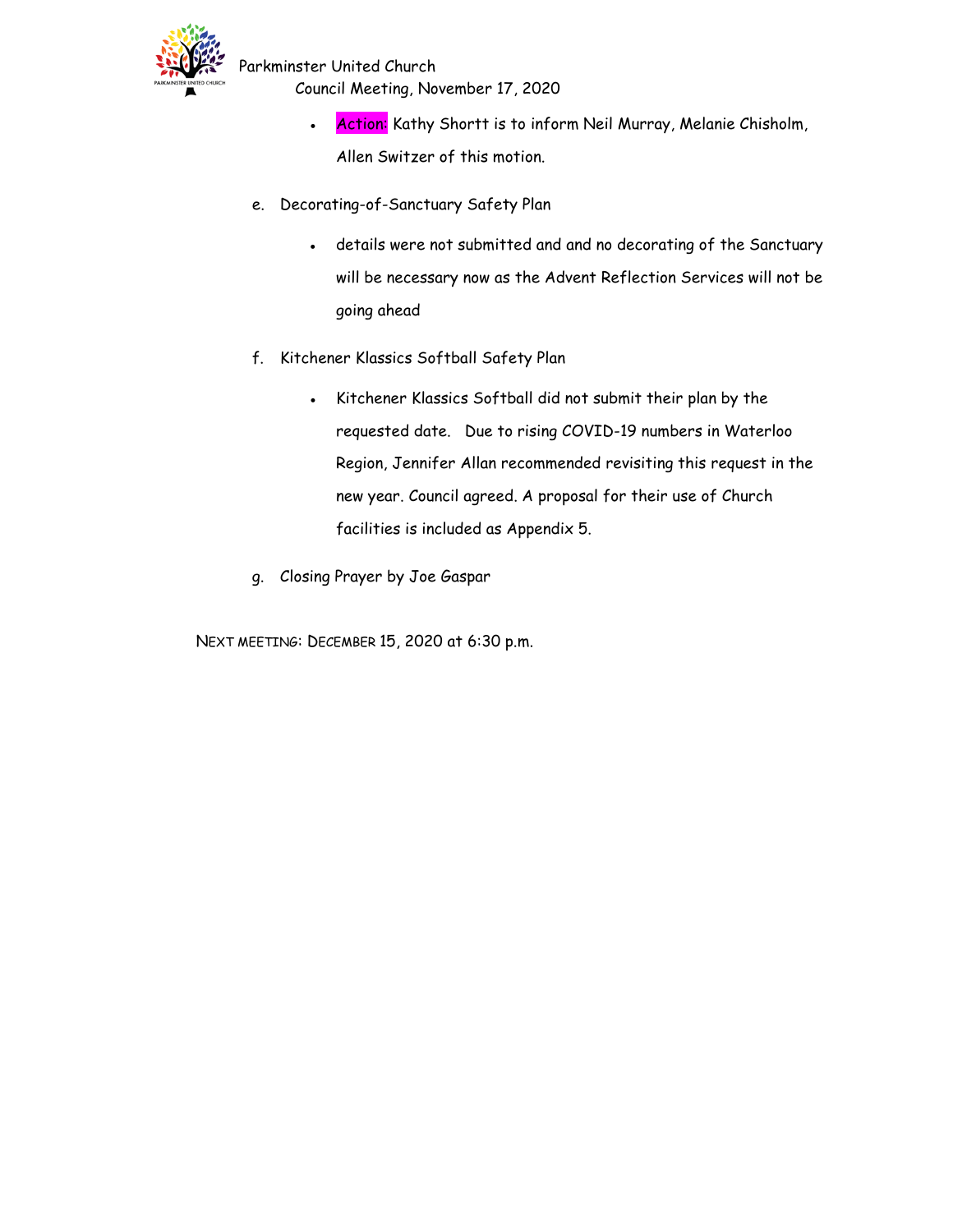

Parkminster United Church Council Meeting, November 17, 2020

### **APPENDICES**

- 1. Financials.
- 2. Comments by Sheila Rule and Karen Schertzberg on safety measures
- 3. Safety Plan for Church visitors during Advent
- 4. Safety Plan for video recording during Advent
- 5. Kitchener Klassics proposal for use of Parkminster facilities
- 6. Gregg King's reflection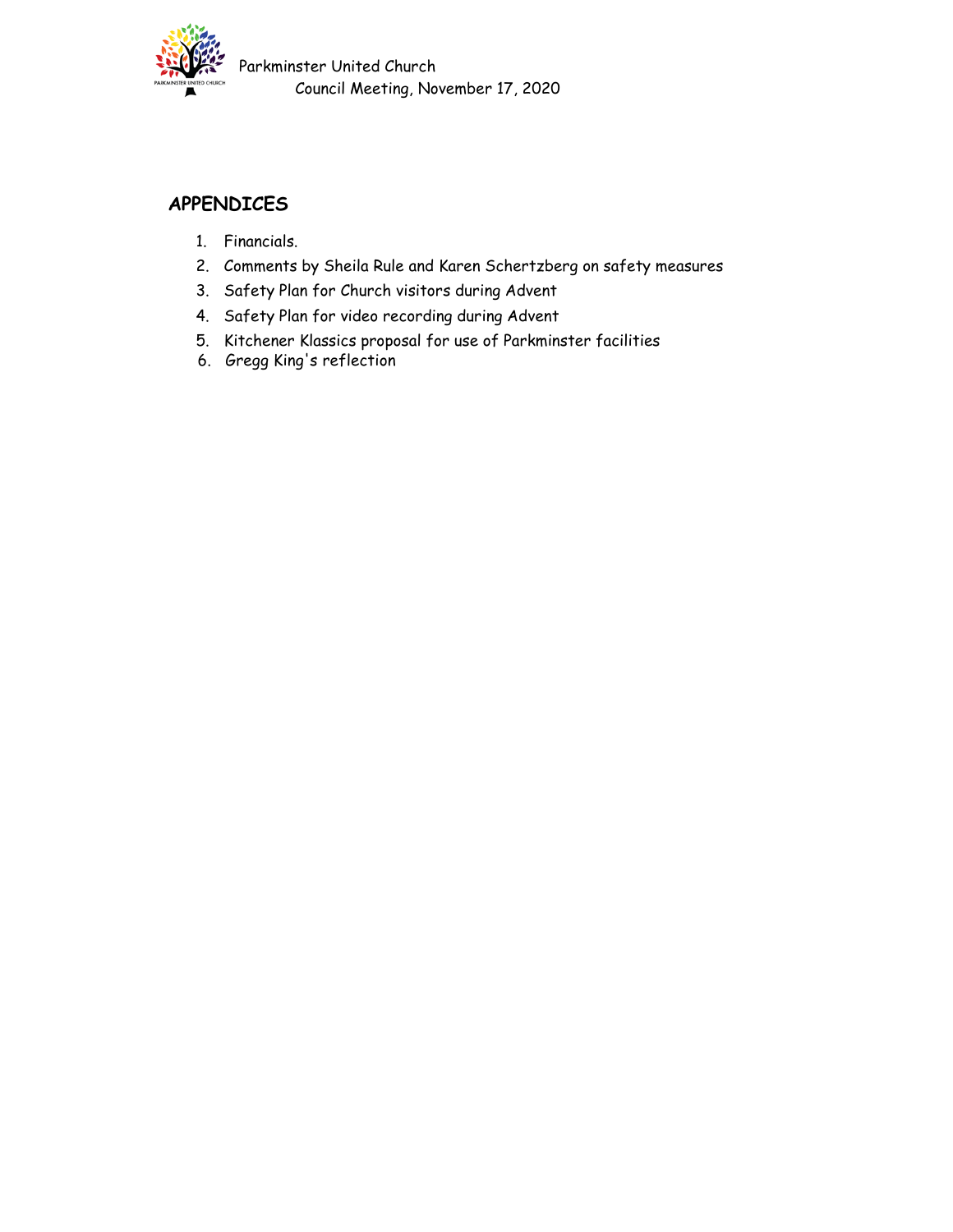# **Parkminster United Church**

## **Appendix 1**

# **Balance Sheet**

**As of October 31, 2020**

|                                       | Total            |
|---------------------------------------|------------------|
| Assets                                |                  |
| <b>Current Assets</b>                 |                  |
| <b>Cash and Cash Equivalent</b>       |                  |
| Chequing                              | 41,777.84        |
| Savings                               | 351,212.23       |
| <b>Total Cash and Cash Equivalent</b> | \$<br>392,990.07 |
| <b>Total Current Assets</b>           | \$<br>392,990.07 |
| <b>Total Assets</b>                   | \$<br>392,990.07 |
| <b>Liabilities and Equity</b>         |                  |
| <b>Liabilities</b>                    |                  |
| <b>Current Liabilities</b>            |                  |
| <b>Accrued expenses</b>               | 328.00           |
| Due to Benevolent Fund                | 6,830.21         |
| Due to Bocce League                   | 23,308.00        |
| Due to Capital Fund                   | 61,124.86        |
| Due to CE Fund                        | 6,461.00         |
| Due to Endowment Fund                 | 0.00             |
| Due to Fadi Refugee Fund              | 2,895.00         |
| Due to G5 Misc Refugee Support        | 7,298.75         |
| Due to Outreach Fund                  | 0.00             |
| <b>Broadview</b>                      | $-1,362.00$      |
| <b>Foodbank</b>                       | 100.00           |
| <b>General Outreach</b>               | 12,665.80        |
| Nicaragua                             | 1,186.00         |
| <b>Plett</b>                          | $-29.48$         |
| <b>Total Due to Outreach Fund</b>     | \$<br>12,560.32  |
| Due to Parkminster Refugee Fund       | 35,636.00        |
| Due to SAH Dabab                      | 36,659.78        |
| Due to SAH Mhd Talal Arab             | 34,376.19        |
| Due to SAH Mohamed Alshaar            | 35,532.51        |
| Due to SAH Mohammed Al Adawi          | 32,930.28        |
| Due to the Local Fund                 | 11,855.50        |
| <b>GST/HST Payable</b>                | $-1,010.22$      |
| <b>HST Payable</b>                    | 4,471.15         |
| <b>Total Current Liabilities</b>      | \$<br>311,257.33 |
| <b>Total Liabilities</b>              | \$<br>311,257.33 |
| <b>Equity</b>                         |                  |
| <b>Opening Balance Equity</b>         | 68,927.00        |
| <b>Retained Earnings</b>              | $-0.13$          |
| Profit for the year                   | 12,805.87        |
| <b>Total Equity</b>                   | \$<br>81,732.74  |
| <b>Total Liabilities and Equity</b>   | \$<br>392,990.07 |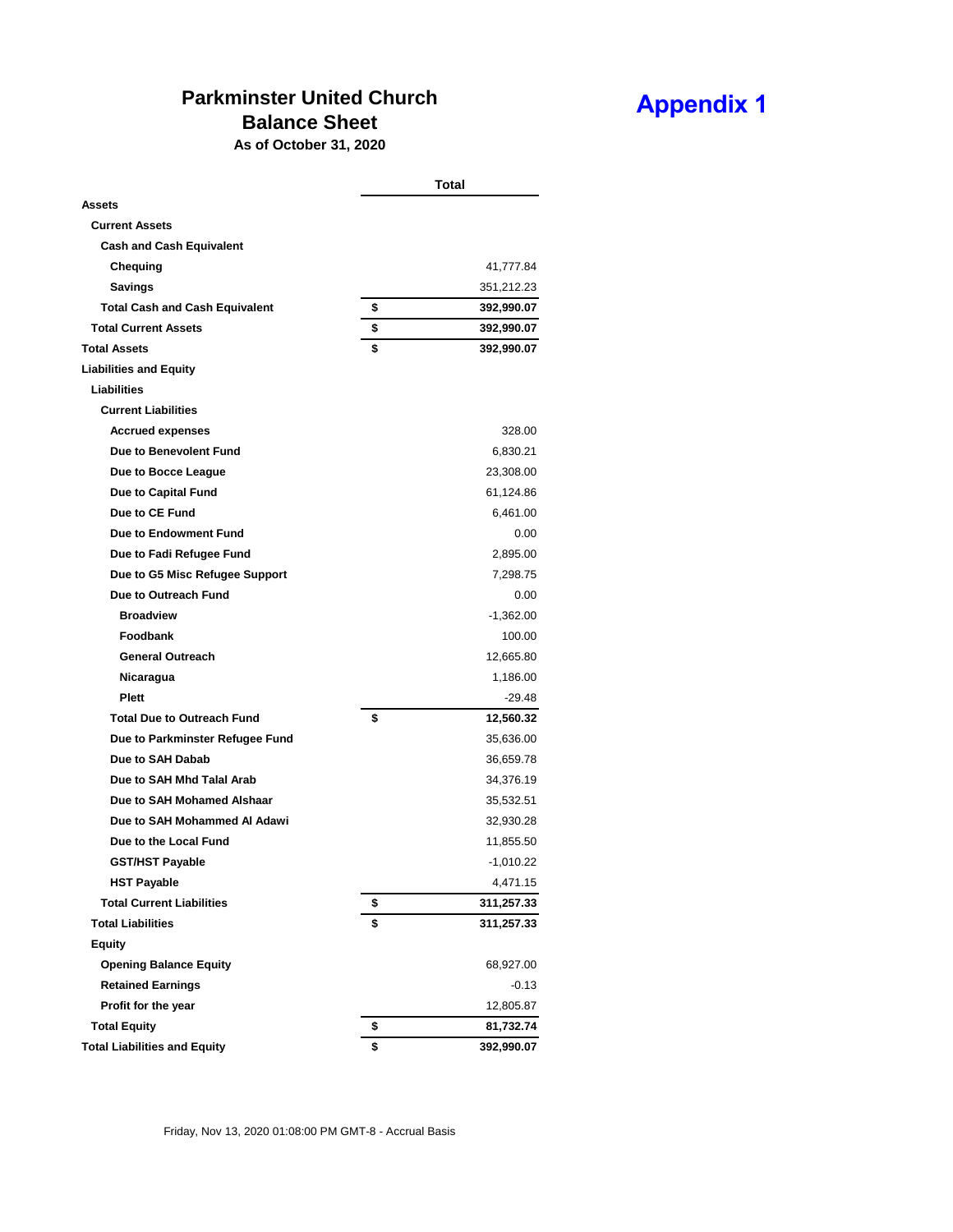## **Appendix 1: Part 2a**

#### **Parkminster United Church Budget vs. Actuals: FY2020 - FY20 P&L**

| January - October, 2020         |    |           |               |     |                       |                       |    |              |       |               |     |                |                         |  |
|---------------------------------|----|-----------|---------------|-----|-----------------------|-----------------------|----|--------------|-------|---------------|-----|----------------|-------------------------|--|
|                                 |    |           | Oct 2020      |     |                       |                       |    |              | Total |               |     |                |                         |  |
|                                 |    | Actual    | <b>Budget</b> |     | over<br><b>Budget</b> | % of<br><b>Budget</b> |    | Actual       |       | <b>Budget</b> |     | over Budget    | $%$ of<br><b>Budget</b> |  |
| Income                          |    |           |               |     |                       |                       |    |              |       |               |     |                |                         |  |
| <b>Endowment Fund Transfer</b>  |    |           | 0.00          |     | 0.00                  |                       |    | 2,900.00     |       | 2,900.00      |     | 0.00           | 100.00%                 |  |
| Offerings                       |    |           |               |     | 0.00                  |                       |    | 0.00         |       | 0.00          |     | 0.00           |                         |  |
| Members                         |    | 18,295.72 | 23,165.00     |     | $-4,869.28$           | 78.98%                |    | 170,467.52   |       | 173,461.00    |     | $-2,993.48$    | 98.27%                  |  |
| Assessment fees                 |    | 60.00     | 120.00        |     | $-60.00$              | 50.00%                |    | 3,220.00     |       | 3,370.00      |     | $-150.00$      | 95.55%                  |  |
| <b>Choral Scholar</b>           |    |           | 100.00        |     | $-100.00$             | 0.00%                 |    | 3,080.00     |       | 3,780.00      |     | $-700.00$      | 81.48%                  |  |
| Non-tax-receipt donations       |    | 216.95    | 0.00          |     | 216.95                |                       |    | 25,680.28    |       | 23,519.00     |     | 2,161.28       | 109.19%                 |  |
| <b>Total Members</b>            | \$ | 18,572.67 | \$23,385.00   | -\$ | 4,812.33              | 79.42%                |    | \$202,447.80 |       | \$204,130.00  | -\$ | 1,682.20       | 99.18%                  |  |
| Non-members                     |    | 200.00    | 1,000.00      |     | $-800.00$             | 20.00%                |    | 1,348.35     |       | 10,000.00     |     | $-8,651.65$    | 13.48%                  |  |
| <b>Total Offerings</b>          | \$ | 18,772.67 | \$24,385.00   | -\$ | 5,612.33              | 76.98%                |    | \$203,796.15 |       | \$214,130.00  |     | $-$$ 10,333.85 | 95.17%                  |  |
| Other income                    |    |           |               |     | 0.00                  |                       |    | 0.00         |       | 0.00          |     | 0.00           |                         |  |
| <b>Funerals</b>                 |    |           | 400.00        |     | $-400.00$             | 0.00%                 |    | 0.00         |       | 4,000.00      |     | $-4,000.00$    | 0.00%                   |  |
| <b>Interest</b>                 |    | 30.43     | 100.00        |     | $-69.57$              | 30.43%                |    | 827.84       |       | 1.000.00      |     | $-172.16$      | 82.78%                  |  |
| Miscellaneous income            |    |           |               |     | 0.00                  |                       |    | 392.60       |       | 0.00          |     | 392.60         |                         |  |
| <b>Total Other income</b>       | \$ | 30.43     | 500.00<br>\$  | -\$ | 469.57                | 6.09%                 | \$ | 1,220.44     | \$    | 5,000.00      | -\$ | 3,779.56       | 24.41%                  |  |
| <b>Rental Income</b>            |    | 2,380.00  | 2,333.00      |     | 47.00                 | 102.01%               |    | 12,410.00    |       | 23,334.00     |     | $-10,924.00$   | 53.18%                  |  |
| <b>Special Events</b>           |    |           |               |     | 0.00                  |                       |    | 0.00         |       | 0.00          |     | 0.00           |                         |  |
| Concerts                        |    |           | 84.00         |     | $-84.00$              | 0.00%                 |    | 430.00       |       | 832.00        |     | $-402.00$      | 51.68%                  |  |
| <b>Fellowship Gatherings</b>    |    |           | 16.00         |     | $-16.00$              | 0.00%                 |    | 0.00         |       | 168.00        |     | $-168.00$      | 0.00%                   |  |
| <b>Food Truck</b>               |    |           | 200.00        |     | $-200.00$             | 0.00%                 |    | 160.00       |       | 2,000.00      |     | $-1,840.00$    | 8.00%                   |  |
| <b>Speaker Series</b>           |    |           |               |     | 0.00                  |                       |    | 519.50       |       | 0.00          |     | 519.50         |                         |  |
| Special Events - other          |    |           | 100.00        |     | $-100.00$             | 0.00%                 |    | 0.00         |       | 1,000.00      |     | $-1,000.00$    | 0.00%                   |  |
| <b>Total Special Events</b>     | \$ | 0.00      | \$<br>400.00  | -\$ | 400.00                | 0.00%                 | \$ | 1.109.50     | \$    | 4.000.00      | -\$ | 2.890.50       | 27.74%                  |  |
| <b>Total Income</b>             | \$ | 21,183.10 | \$27,618.00   |     | $-$6,434.90$          | 76.70%                |    | \$221,436.09 |       | \$249,364.00  |     | $-$27,927.91$  | 88.80%                  |  |
| <b>Cost of Goods Sold</b>       |    |           |               |     |                       |                       |    |              |       |               |     |                |                         |  |
| <b>Cost of Goods Sold</b>       |    |           |               |     | 0.00                  |                       |    | 0.00         |       | 0.00          |     | 0.00           |                         |  |
| <b>Event Expenses</b>           |    |           |               |     | 0.00                  |                       |    | 0.00         |       | 0.00          |     | 0.00           |                         |  |
| <b>Community Outreach</b>       |    |           | 20.00         |     | $-20.00$              | 0.00%                 |    | 100.00       |       | 200.00        |     | $-100.00$      | 50.00%                  |  |
| <b>Concert Expenses</b>         |    |           | 5.00          |     | $-5.00$               | 0.00%                 |    | 0.00         |       | 50.00         |     | $-50.00$       | 0.00%                   |  |
| <b>Funeral expense</b>          |    |           | 392.00        |     | $-392.00$             | 0.00%                 |    | 0.00         |       | 3,916.00      |     | $-3,916.00$    | 0.00%                   |  |
| <b>Total Event Expenses</b>     | \$ | 0.00      | \$<br>417.00  | -\$ | 417.00                | $0.00\%$              | \$ | 100.00       | \$    | 4,166.00      | -\$ | 4,066.00       | 2.40%                   |  |
| <b>Total Cost of Goods Sold</b> | \$ | 0.00      | \$<br>417.00  | -\$ | 417.00                | $0.00\%$              | \$ | 100.00       | \$    | 4,166.00      | -\$ | 4,066.00       | 2.40%                   |  |
| <b>Total Cost of Goods Sold</b> | \$ | 0.00      | \$<br>417.00  | -\$ | 417.00                | 0.00%                 | \$ | 100.00       | \$    | 4,166.00      | -\$ | 4,066.00       | 2.40%                   |  |
| <b>Gross Profit</b>             | \$ | 21,183.10 | \$27,201.00   | -\$ | 6,017.90              | 77.88%                |    | \$221,336.09 |       | \$245,198.00  |     | $-$23,861.91$  | 90.27%                  |  |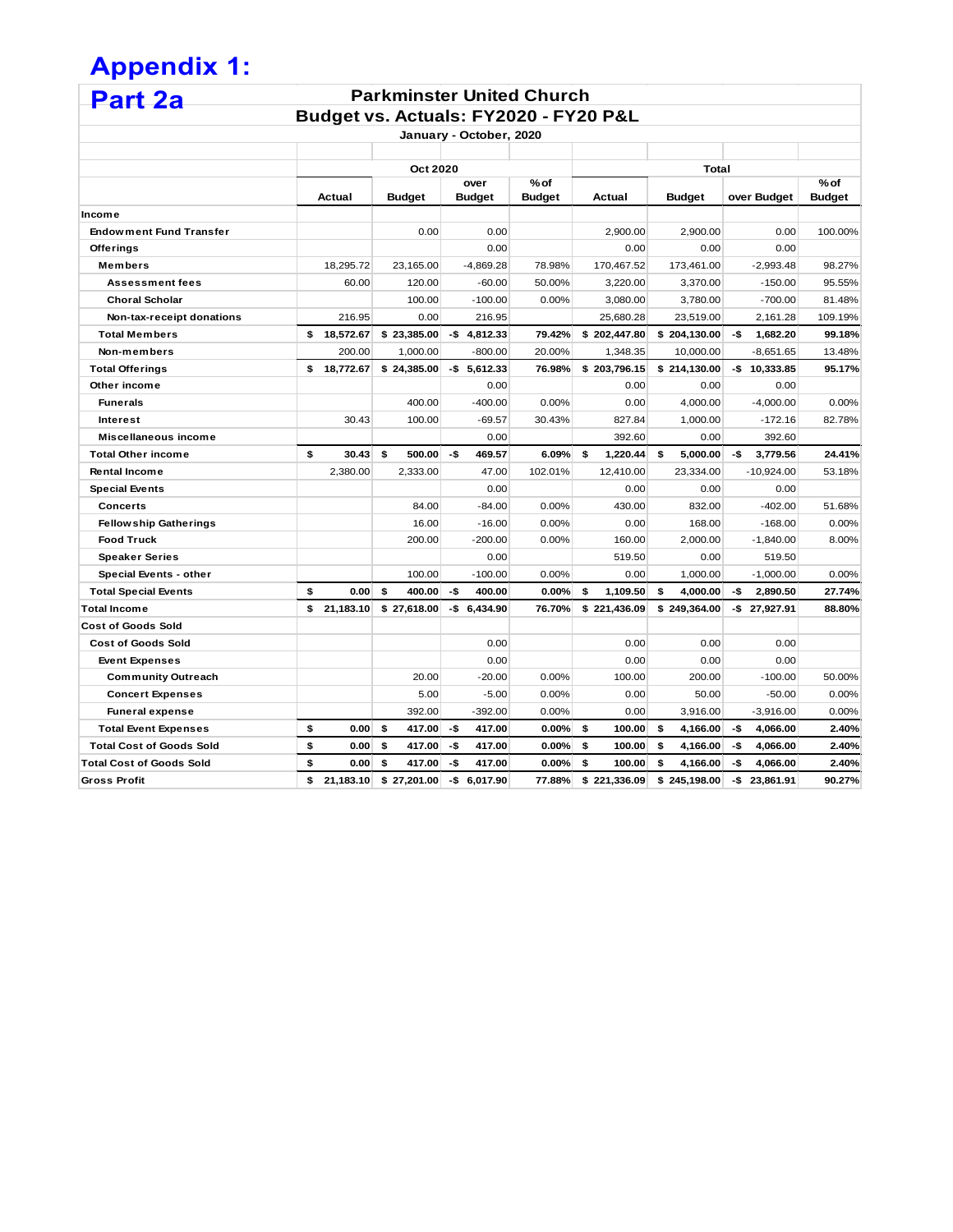# **Appendix 1: Part 2b**

| 105.00<br>108.93<br>298.94<br>312.16<br>435.40<br>1,260.43<br>27.72<br>470.90<br>283.37<br>271.09<br>1.053.08 | \$<br>58.00<br>167.00<br>16.00<br>500.00<br>400.00<br>117.00<br>567.00<br>258.00<br>2,083.00<br>30.00<br>30.00<br>24.00<br>41.00<br>25.00<br>125.00<br>28.00<br>725.00 | -\$                                                                                                        | 0.00<br>47.00<br>$-58.07$<br>$-16.00$<br>-201.06<br>$-87.84$<br>$-117.00$<br>$-131.60$<br>$-258.00$<br>822.57<br>0.00<br>$-30.00$<br>$-30.00$<br>$-24.00$<br>$-41.00$<br>$-25.00$<br>$-97.28$ | 181.03%<br>65.23%<br>0.00%<br>59.79%<br>78.04%<br>0.00%<br>76.79%<br>0.00%<br>60.51%<br>0.00%<br>0.00%<br>0.00%<br>0.00%<br>0.00% | \$<br>0.00<br>1,640.20<br>1,258.05<br>368.50<br>2,724.11<br>2,395.57<br>248.18<br>4,724.50<br>1,996.73<br>15,355.84<br>0.00<br>9.21<br>0.00<br>2,533.29<br>367.95 | \$                                               | 0.00<br>584.00<br>1,666.00<br>168.00<br>5,000.00<br>4,000.00<br>1,166.00<br>5,666.00<br>2,584.00<br>20,834.00<br>0.00<br>300.00<br>300.00<br>242.00 | -\$                                                  | 0.00<br>1,056.20<br>$-407.95$<br>200.50<br>$-2,275.89$<br>$-1,604.43$<br>$-917.82$<br>$-941.50$<br>$-587.27$<br>5,478.16<br>0.00<br>$-290.79$<br>$-300.00$ | 280.86%<br>75.51%<br>219.35%<br>54.48%<br>59.89%<br>21.28%<br>83.38%<br>77.27%<br>73.71%<br>3.07%<br>0.00% |
|---------------------------------------------------------------------------------------------------------------|------------------------------------------------------------------------------------------------------------------------------------------------------------------------|------------------------------------------------------------------------------------------------------------|-----------------------------------------------------------------------------------------------------------------------------------------------------------------------------------------------|-----------------------------------------------------------------------------------------------------------------------------------|-------------------------------------------------------------------------------------------------------------------------------------------------------------------|--------------------------------------------------|-----------------------------------------------------------------------------------------------------------------------------------------------------|------------------------------------------------------|------------------------------------------------------------------------------------------------------------------------------------------------------------|------------------------------------------------------------------------------------------------------------|
|                                                                                                               |                                                                                                                                                                        |                                                                                                            |                                                                                                                                                                                               |                                                                                                                                   |                                                                                                                                                                   |                                                  |                                                                                                                                                     |                                                      |                                                                                                                                                            |                                                                                                            |
|                                                                                                               |                                                                                                                                                                        |                                                                                                            |                                                                                                                                                                                               |                                                                                                                                   |                                                                                                                                                                   |                                                  |                                                                                                                                                     |                                                      |                                                                                                                                                            |                                                                                                            |
|                                                                                                               |                                                                                                                                                                        |                                                                                                            |                                                                                                                                                                                               |                                                                                                                                   |                                                                                                                                                                   |                                                  |                                                                                                                                                     |                                                      |                                                                                                                                                            |                                                                                                            |
|                                                                                                               |                                                                                                                                                                        |                                                                                                            |                                                                                                                                                                                               |                                                                                                                                   |                                                                                                                                                                   |                                                  |                                                                                                                                                     |                                                      |                                                                                                                                                            |                                                                                                            |
|                                                                                                               |                                                                                                                                                                        |                                                                                                            |                                                                                                                                                                                               |                                                                                                                                   |                                                                                                                                                                   |                                                  |                                                                                                                                                     |                                                      |                                                                                                                                                            |                                                                                                            |
|                                                                                                               |                                                                                                                                                                        |                                                                                                            |                                                                                                                                                                                               |                                                                                                                                   |                                                                                                                                                                   |                                                  |                                                                                                                                                     |                                                      |                                                                                                                                                            |                                                                                                            |
|                                                                                                               |                                                                                                                                                                        |                                                                                                            |                                                                                                                                                                                               |                                                                                                                                   |                                                                                                                                                                   |                                                  |                                                                                                                                                     |                                                      |                                                                                                                                                            |                                                                                                            |
|                                                                                                               |                                                                                                                                                                        |                                                                                                            |                                                                                                                                                                                               |                                                                                                                                   |                                                                                                                                                                   |                                                  |                                                                                                                                                     |                                                      |                                                                                                                                                            |                                                                                                            |
|                                                                                                               |                                                                                                                                                                        |                                                                                                            |                                                                                                                                                                                               |                                                                                                                                   |                                                                                                                                                                   |                                                  |                                                                                                                                                     |                                                      |                                                                                                                                                            |                                                                                                            |
|                                                                                                               |                                                                                                                                                                        |                                                                                                            |                                                                                                                                                                                               |                                                                                                                                   |                                                                                                                                                                   |                                                  |                                                                                                                                                     |                                                      |                                                                                                                                                            |                                                                                                            |
|                                                                                                               |                                                                                                                                                                        |                                                                                                            |                                                                                                                                                                                               |                                                                                                                                   |                                                                                                                                                                   |                                                  |                                                                                                                                                     |                                                      |                                                                                                                                                            |                                                                                                            |
|                                                                                                               |                                                                                                                                                                        |                                                                                                            |                                                                                                                                                                                               |                                                                                                                                   |                                                                                                                                                                   |                                                  |                                                                                                                                                     |                                                      |                                                                                                                                                            |                                                                                                            |
|                                                                                                               |                                                                                                                                                                        |                                                                                                            |                                                                                                                                                                                               |                                                                                                                                   |                                                                                                                                                                   |                                                  |                                                                                                                                                     |                                                      |                                                                                                                                                            |                                                                                                            |
|                                                                                                               |                                                                                                                                                                        |                                                                                                            |                                                                                                                                                                                               |                                                                                                                                   |                                                                                                                                                                   |                                                  |                                                                                                                                                     |                                                      |                                                                                                                                                            |                                                                                                            |
|                                                                                                               |                                                                                                                                                                        |                                                                                                            |                                                                                                                                                                                               |                                                                                                                                   |                                                                                                                                                                   |                                                  |                                                                                                                                                     |                                                      | 2,291.29                                                                                                                                                   | 1046.81%                                                                                                   |
|                                                                                                               |                                                                                                                                                                        |                                                                                                            |                                                                                                                                                                                               |                                                                                                                                   |                                                                                                                                                                   |                                                  | 418.00                                                                                                                                              |                                                      | $-50.05$                                                                                                                                                   | 88.03%                                                                                                     |
|                                                                                                               |                                                                                                                                                                        |                                                                                                            |                                                                                                                                                                                               |                                                                                                                                   | 0.00                                                                                                                                                              |                                                  | 250.00                                                                                                                                              |                                                      | $-250.00$                                                                                                                                                  | 0.00%                                                                                                      |
|                                                                                                               |                                                                                                                                                                        |                                                                                                            |                                                                                                                                                                                               | 22.18%                                                                                                                            | 130.50                                                                                                                                                            |                                                  | 1,250.00                                                                                                                                            |                                                      | $-1,119.50$                                                                                                                                                | 10.44%                                                                                                     |
|                                                                                                               |                                                                                                                                                                        |                                                                                                            | $-28.00$                                                                                                                                                                                      | 0.00%                                                                                                                             | 240.00                                                                                                                                                            |                                                  | 284.00                                                                                                                                              |                                                      | $-44.00$                                                                                                                                                   | 84.51%                                                                                                     |
|                                                                                                               |                                                                                                                                                                        |                                                                                                            | $-254.10$                                                                                                                                                                                     | 64.95%                                                                                                                            | 2,669.93                                                                                                                                                          |                                                  | 7,250.00                                                                                                                                            |                                                      | $-4,580.07$                                                                                                                                                | 36.83%                                                                                                     |
|                                                                                                               |                                                                                                                                                                        |                                                                                                            | 213.37                                                                                                                                                                                        | 404.81%                                                                                                                           | 547.84                                                                                                                                                            |                                                  | 710.00                                                                                                                                              |                                                      | $-162.16$                                                                                                                                                  | 77.16%                                                                                                     |
|                                                                                                               | 158.00                                                                                                                                                                 |                                                                                                            | 113.09                                                                                                                                                                                        | 171.58%                                                                                                                           | 1,071.85                                                                                                                                                          |                                                  | 1,584.00                                                                                                                                            |                                                      | $-512.15$                                                                                                                                                  | 67.67%                                                                                                     |
|                                                                                                               | \$                                                                                                                                                                     | -\$                                                                                                        | 202.92                                                                                                                                                                                        | 83.84%                                                                                                                            | \$<br>7,570.57                                                                                                                                                    | \$                                               | 12,588.00                                                                                                                                           | -\$                                                  | 5,017.43                                                                                                                                                   | 60.14%                                                                                                     |
|                                                                                                               |                                                                                                                                                                        |                                                                                                            | 0.00                                                                                                                                                                                          |                                                                                                                                   | 0.00                                                                                                                                                              |                                                  | 0.00                                                                                                                                                |                                                      | 0.00                                                                                                                                                       |                                                                                                            |
| 147.97                                                                                                        | 135.00                                                                                                                                                                 |                                                                                                            | 12.97                                                                                                                                                                                         | 109.61%                                                                                                                           | 1,161.14                                                                                                                                                          |                                                  | 1,350.00                                                                                                                                            |                                                      | $-188.86$                                                                                                                                                  | 86.01%                                                                                                     |
| 485.00                                                                                                        | 30.00                                                                                                                                                                  |                                                                                                            | 455.00                                                                                                                                                                                        | 1616.67%                                                                                                                          | 760.29                                                                                                                                                            |                                                  | 300.00                                                                                                                                              |                                                      | 460.29                                                                                                                                                     | 253.43%                                                                                                    |
|                                                                                                               | 10.00                                                                                                                                                                  |                                                                                                            | $-10.00$                                                                                                                                                                                      | 0.00%                                                                                                                             | 126.37                                                                                                                                                            |                                                  | 100.00                                                                                                                                              |                                                      | 26.37                                                                                                                                                      | 126.37%                                                                                                    |
| 497.06                                                                                                        | 457.00                                                                                                                                                                 |                                                                                                            | 40.06                                                                                                                                                                                         | 108.77%                                                                                                                           | 5,084.12                                                                                                                                                          |                                                  | 4,576.00                                                                                                                                            |                                                      | 508.12                                                                                                                                                     | 111.10%                                                                                                    |
|                                                                                                               | 100.00                                                                                                                                                                 |                                                                                                            | $-100.00$                                                                                                                                                                                     | 0.00%                                                                                                                             | 0.00                                                                                                                                                              |                                                  | 1,000.00                                                                                                                                            |                                                      | $-1,000.00$                                                                                                                                                | 0.00%                                                                                                      |
|                                                                                                               | 83.00                                                                                                                                                                  |                                                                                                            | $-83.00$                                                                                                                                                                                      | 0.00%                                                                                                                             | 0.00                                                                                                                                                              |                                                  | 834.00                                                                                                                                              |                                                      | $-834.00$                                                                                                                                                  | 0.00%                                                                                                      |
| 100.57                                                                                                        |                                                                                                                                                                        |                                                                                                            | 100.57                                                                                                                                                                                        |                                                                                                                                   | 1,911.75                                                                                                                                                          |                                                  | 0.00                                                                                                                                                |                                                      | 1,911.75                                                                                                                                                   |                                                                                                            |
| 9.20                                                                                                          | 280.00                                                                                                                                                                 |                                                                                                            | $-270.80$                                                                                                                                                                                     | 3.29%                                                                                                                             | 817.36                                                                                                                                                            |                                                  | 2,800.00                                                                                                                                            |                                                      | $-1,982.64$                                                                                                                                                | 29.19%                                                                                                     |
| 288.98                                                                                                        | 404.00                                                                                                                                                                 |                                                                                                            | $-115.02$                                                                                                                                                                                     | 71.53%                                                                                                                            | 3,742.86                                                                                                                                                          |                                                  | 4,042.00                                                                                                                                            |                                                      | $-299.14$                                                                                                                                                  | 92.60%                                                                                                     |
| 1,528.78                                                                                                      | \$                                                                                                                                                                     | \$                                                                                                         | 29.78                                                                                                                                                                                         | 101.99%                                                                                                                           | \$<br>13,603.89                                                                                                                                                   | \$                                               | 15,002.00                                                                                                                                           | -\$                                                  | 1,398.11                                                                                                                                                   | 90.68%                                                                                                     |
|                                                                                                               |                                                                                                                                                                        |                                                                                                            | 0.00                                                                                                                                                                                          |                                                                                                                                   | 0.00                                                                                                                                                              |                                                  | 0.00                                                                                                                                                |                                                      | 0.00                                                                                                                                                       |                                                                                                            |
|                                                                                                               | 100.00                                                                                                                                                                 |                                                                                                            | $-100.00$                                                                                                                                                                                     | 0.00%                                                                                                                             | 0.00                                                                                                                                                              |                                                  | 1,000.00                                                                                                                                            |                                                      | $-1,000.00$                                                                                                                                                | 0.00%                                                                                                      |
| 3,491.68                                                                                                      | 4,217.00                                                                                                                                                               |                                                                                                            | $-725.32$                                                                                                                                                                                     | 82.80%                                                                                                                            | 42,595.37                                                                                                                                                         |                                                  | 42,166.00                                                                                                                                           |                                                      | 429.37                                                                                                                                                     | 101.02%                                                                                                    |
|                                                                                                               | 100.00                                                                                                                                                                 |                                                                                                            | $-100.00$                                                                                                                                                                                     | 0.00%                                                                                                                             | 0.00                                                                                                                                                              |                                                  | 1,000.00                                                                                                                                            |                                                      | $-1,000.00$                                                                                                                                                | 0.00%                                                                                                      |
| 216.39                                                                                                        | 200.00                                                                                                                                                                 |                                                                                                            | 16.39                                                                                                                                                                                         | 108.20%                                                                                                                           | 3,712.01                                                                                                                                                          |                                                  | 2,000.00                                                                                                                                            |                                                      | 1,712.01                                                                                                                                                   | 185.60%                                                                                                    |
| 18,930.10                                                                                                     | 19,383.00                                                                                                                                                              |                                                                                                            | $-452.90$                                                                                                                                                                                     | 97.66%                                                                                                                            | 190,161.57                                                                                                                                                        |                                                  | 193,834.00                                                                                                                                          |                                                      | $-3,672.43$                                                                                                                                                | 98.11%                                                                                                     |
| 22,638.17                                                                                                     |                                                                                                                                                                        |                                                                                                            | 1,361.83                                                                                                                                                                                      | 94.33%                                                                                                                            |                                                                                                                                                                   |                                                  |                                                                                                                                                     |                                                      | 3,531.05                                                                                                                                                   | 98.53%                                                                                                     |
| 6,312.50                                                                                                      | 1,050.00                                                                                                                                                               |                                                                                                            | 5,262.50                                                                                                                                                                                      | 601.19%                                                                                                                           | 9,468.75                                                                                                                                                          |                                                  | 10,500.00                                                                                                                                           |                                                      | $-1,031.25$                                                                                                                                                | 90.18%                                                                                                     |
| 32,792.96                                                                                                     |                                                                                                                                                                        | \$                                                                                                         | 2,904.96                                                                                                                                                                                      | 109.72%                                                                                                                           |                                                                                                                                                                   |                                                  |                                                                                                                                                     | -\$                                                  |                                                                                                                                                            | 94.49%                                                                                                     |
| $-$$ 11,609.86                                                                                                |                                                                                                                                                                        |                                                                                                            |                                                                                                                                                                                               | 432.08%                                                                                                                           |                                                                                                                                                                   |                                                  |                                                                                                                                                     | -\$                                                  | 7,405.91                                                                                                                                                   | 113.78%                                                                                                    |
|                                                                                                               |                                                                                                                                                                        |                                                                                                            |                                                                                                                                                                                               |                                                                                                                                   |                                                                                                                                                                   |                                                  |                                                                                                                                                     |                                                      |                                                                                                                                                            |                                                                                                            |
| $-9,296.38$                                                                                                   |                                                                                                                                                                        |                                                                                                            | -9,296.38                                                                                                                                                                                     |                                                                                                                                   | -73,937.78                                                                                                                                                        |                                                  | 0.00                                                                                                                                                |                                                      |                                                                                                                                                            |                                                                                                            |
|                                                                                                               | \$                                                                                                                                                                     |                                                                                                            | 9,296.38                                                                                                                                                                                      |                                                                                                                                   |                                                                                                                                                                   | - \$                                             | 0.00                                                                                                                                                |                                                      |                                                                                                                                                            |                                                                                                            |
| 9,296.38                                                                                                      | \$                                                                                                                                                                     | \$                                                                                                         | 9,296.38                                                                                                                                                                                      |                                                                                                                                   | \$<br>73,937.78                                                                                                                                                   | \$                                               | 0.00                                                                                                                                                | \$                                                   | 73,937.78                                                                                                                                                  |                                                                                                            |
| 2,313.48                                                                                                      |                                                                                                                                                                        | \$                                                                                                         | 373.52                                                                                                                                                                                        | 86.10%                                                                                                                            | \$<br>12,805.87                                                                                                                                                   |                                                  |                                                                                                                                                     | \$                                                   | 66,531.87                                                                                                                                                  | -23.84%                                                                                                    |
|                                                                                                               |                                                                                                                                                                        |                                                                                                            |                                                                                                                                                                                               |                                                                                                                                   |                                                                                                                                                                   |                                                  |                                                                                                                                                     |                                                      |                                                                                                                                                            |                                                                                                            |
|                                                                                                               |                                                                                                                                                                        |                                                                                                            |                                                                                                                                                                                               |                                                                                                                                   |                                                                                                                                                                   |                                                  |                                                                                                                                                     |                                                      |                                                                                                                                                            |                                                                                                            |
|                                                                                                               |                                                                                                                                                                        |                                                                                                            |                                                                                                                                                                                               |                                                                                                                                   |                                                                                                                                                                   |                                                  |                                                                                                                                                     |                                                      |                                                                                                                                                            |                                                                                                            |
|                                                                                                               | 9,296.38                                                                                                                                                               | 70.00<br>1,499.00<br>\$24,000.00<br>0.00<br>0.00<br>Friday, Nov 13, 2020 01:08:38 PM GMT-8 - Accrual Basis | 1,256.00<br>\$29,888.00<br>$-$ \$ 2,687.00<br>$-$ \$ 2,687.00                                                                                                                                 | $-$ \$ 8,922.86<br>-\$                                                                                                            |                                                                                                                                                                   | \$236,468.95<br>\$282,468.00<br>$-$ \$ 61,131.91 | $-$73,937.78$                                                                                                                                       | \$298,924.00<br>$-$ \$ 53,726.00<br>$-$ \$ 53,726.00 | \$240,000.00                                                                                                                                               | 16,456.00<br>-73,937.78<br>$-$73,937.78$                                                                   |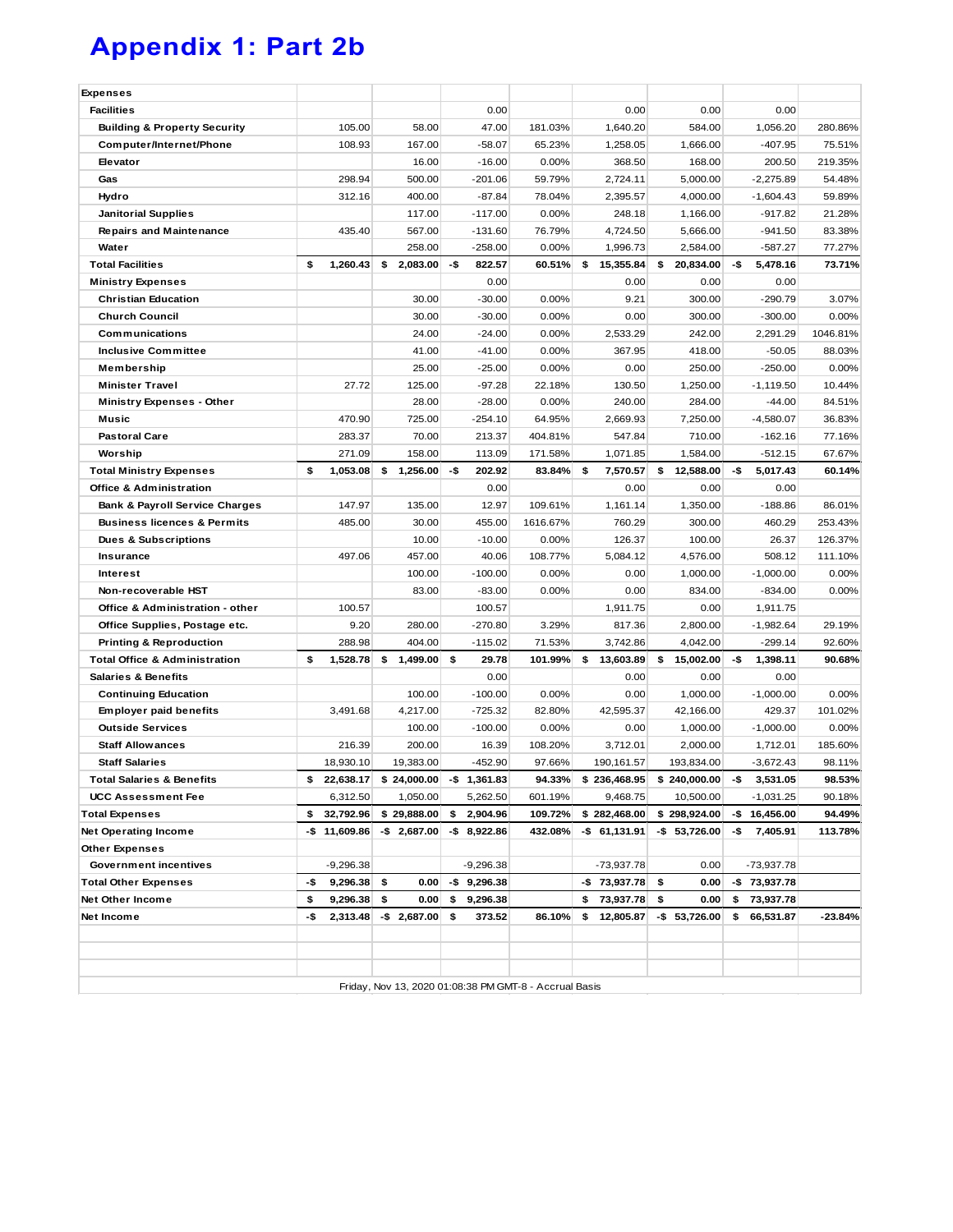### Appendix 2:

### Comments by Sheila Rule and Karen Schertzberg on safety measures

**Sheila Rule's Comments**: I have reviewed John and Wendy's proposal and think they should be allowed to proceed. John and Wendy have done an excellent job taking care of Parkminster people during this pandemic. The thing people miss most, in my opinion, is social contact. This proposal would allow for people, if they are comfortable, to see Parkminster friends even though it will be at a distance. We already allow people to attend Bell Choir rehearsals. It would be difficult for us to say it is okay to have renters in the building but then say we cannot have our own people providing we are meeting the required Covid procedures (masks, limited numbers, sanitizing). This will change of course if we move to red zone.

**Karen Schertzberg's Comments**: After careful consideration and reflection, I believe we should continue our worship including those during the Christmas season remotely. For me, the benefits do not out way the risk of exposure especially during these times when our numbers are increasing. It has been suggested as recent as last week by our Premier that we should revert back to minimizing our travels outside our home and restricting them to medical appointments, work, school and grocery shopping. While I understand this is a very sacred time in our Christian calendar, the sacrifices we make today will only create a better tomorrow for many. Many people are not understanding the meaning of "bubbles". Covid fatigue has also relaxed some and while they may not think they are exposing themselves and others to this pandemic, it can catch you where you least expect to find it. One day you are fine and the next day you are needing to report all those you have come in contact with and it goes on……. I'm truly sorry for those who are isolated, those who are struggling both physically and mentally and those who has taken a substantial financial hit. You are all in my daily prayers. Blessings, Karen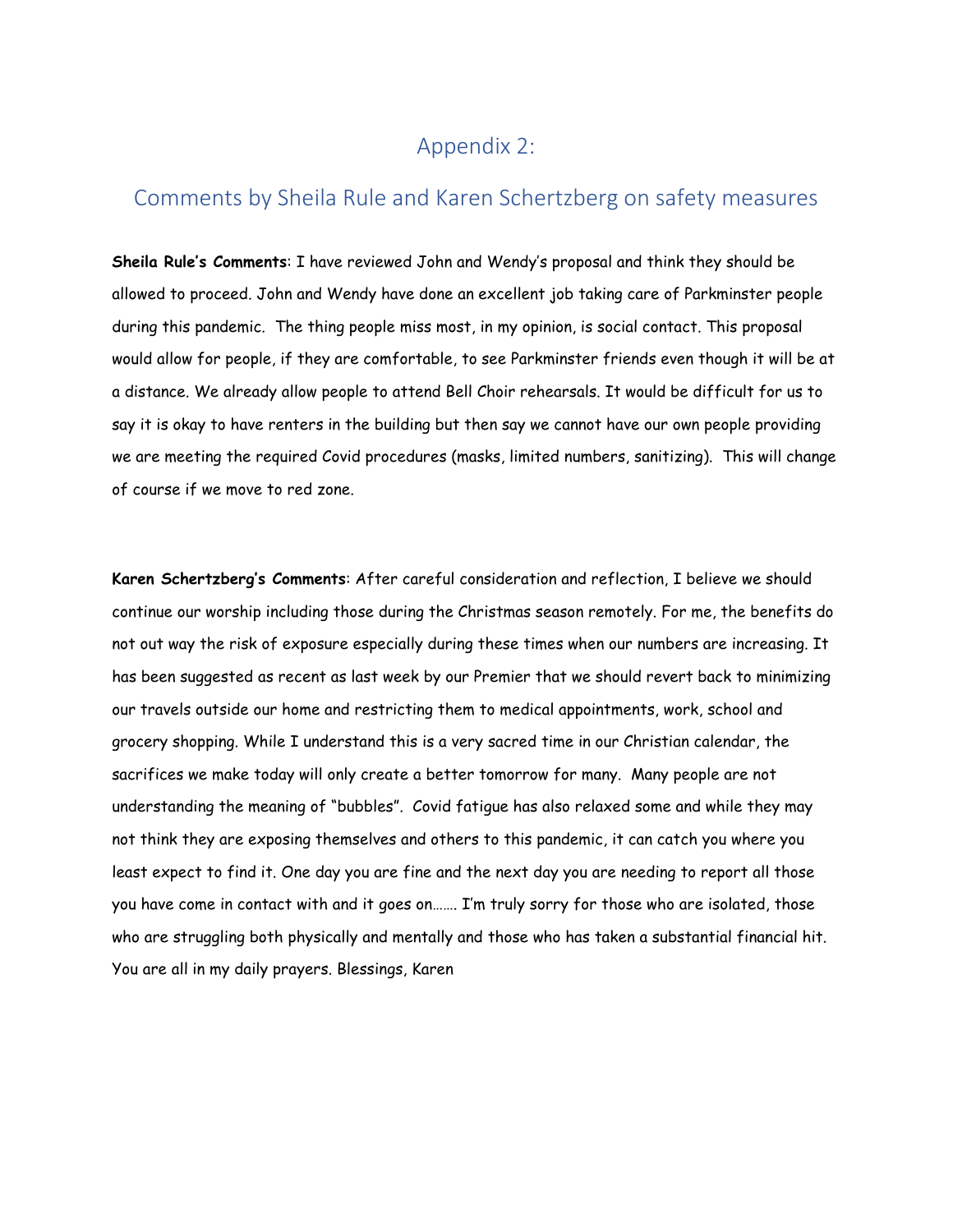#### Appendix 3:

#### **Safety Plan for Visitors to Christmas Services in December 2020**

#### **Request For Council**

This proposal is submitted by Wendy and John Watson, in part as a reflection on our church life and how COVID 19 has affected Parkminster. It is also a reflection of how Outreach can be extended to the membership of the Parkminster community.

Christmas is coming and is one of the most important times in our church calendar, ie celebrating the birth of Christ.

In brief, the proposal is to have "in person" gatherings at the church for 2 or 3 Sunday afternoons in December, depending on the demand.

Space would be designated in the sanctuary to allow for people to attend and find a short period of time for reflection and refilling part of the void created by COVID.

Visitation time in the sanctuary would be slotted for 20 minute time periods.

While in the sanctuary, we suggest that a message from the ministers be played on the large screen, as well as having pre-taped music prior to the message and at the conclusion of their visit period. Specifics of the content and structure of the gathering would be determined by our Ministerial Team.

In order to comply with COVID guidelines, there would be 8 or possibly 10 people attend at any given time. Families with small children would only count adults in the final total. The parents would be responsible for keeping their children in their designated space, ie no tot room.

#### **General Information**

The number of participants would be  $8 - 10$  people, plus a team of 3 people to manage the visit times, providing direction for attendees, sanitizing visit areas and maintaining safety guidelines. The team would remain separate from those attending the gathering. See below for clarification.

Screening, proper hand hygiene, use of hand-sanitizer, wearing of face covering/masks and respiratory etiquette will be required.

Participants will use the designated washroom and will sanitize hands before entering and upon exiting the washroom and sanctuary.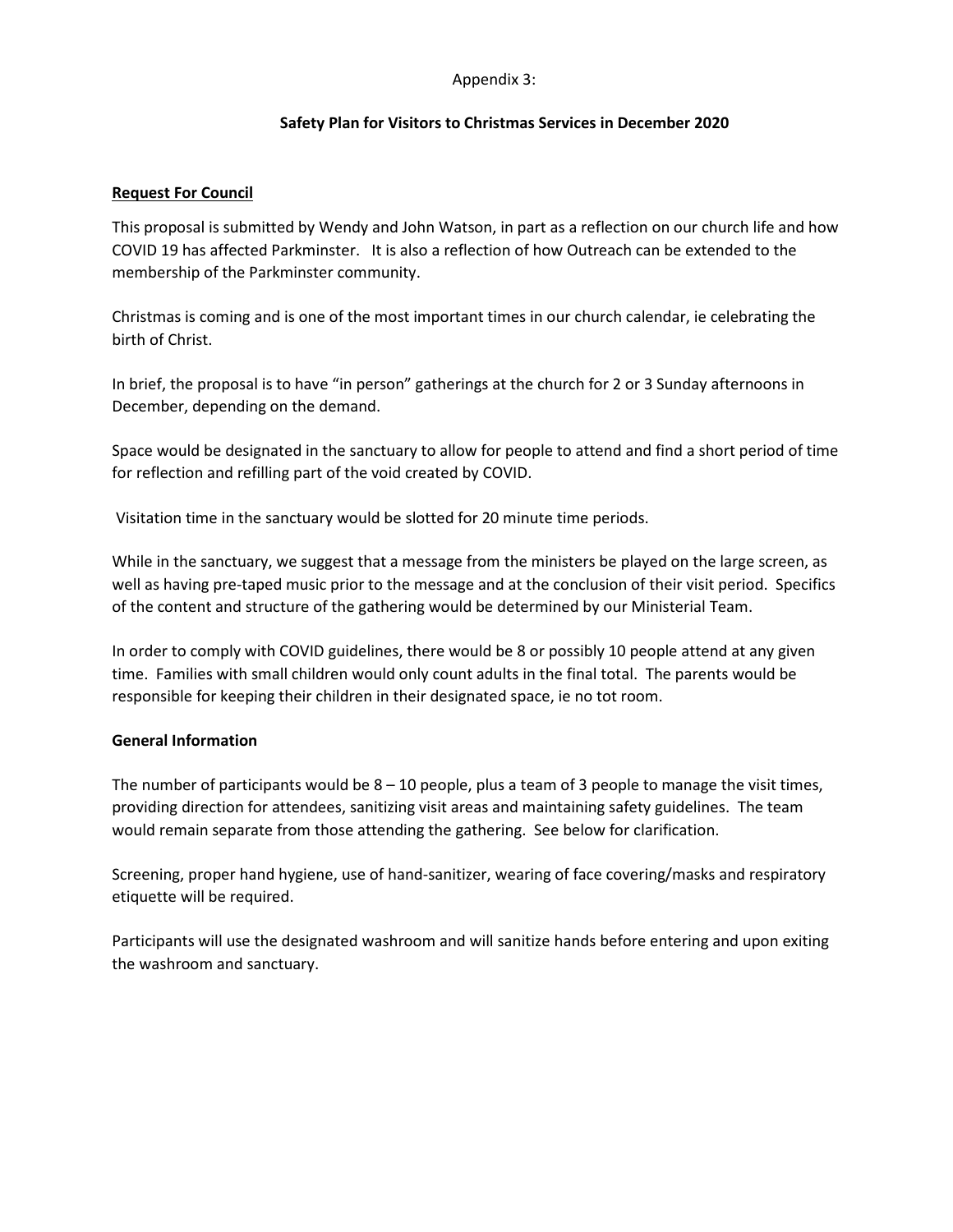#### **Before Arriving**

If a congregant wishes to attend, they will send an email to (yet to be determined), who will monitor numbers and arrange the visitation schedule. The total time slot allotted for any one group would be 1 hour, including arrival, waiting room time, exit and sanitizing. This would include a "cushion" time to ensure all visitors and volunteers are not rushed.

Time slots of 20 minutes for the "gathering" would be booked in advance by those choosing to attend. Arrival times would be 1:00 PM and 2:30 PM. This would allow for "Gathering" times in the sanctuary of 20 minutes at 1:30 PM and 3:00 PM. There would then be ample time following the "Gathering", for sanitizing and the next group of visitors to arrive. Masks would be mandatory.

The team of volunteers would be trained in sanitizing the waiting space (the gymnasium and family room) and sanctuary prior to and following the designated time, in preparation for the next group.

If use of the lift is required, visitors will need to identify this in advance. The lift will be sanitized prior to each use. Those needing to use the lift will have a priority exit as soon as the "gathering" time has ended.

#### **Upon Arriving**

Visitors would arrive a minimum of 20 minutes before their "gathering" time. They would be registered by a greeter and assigned a visitation number from 1-10, and directed to their waiting space in either the gym or family room.

When the sanctuary is cleared for opening, visitors will be directed by order of 1-10, to proceed to the sanctuary and to go to the assigned space that matches their gathering number of 1-10.

Following the time period for the "gathering", those in the sanctuary would leave in order of their gathering number.

#### **Ongoing Process**

The next group of visitors would arrive a minimum of 20 minutes prior to their "gathering" time and be directed in accordance with the process noted above.

The sanctuary visitation seats would be sanitized as soon as the previous group exits.

#### **Special Considerations**

• If the demand for people wanting to attend is greater than 20 per day, a third visitation could be scheduled for 4:00 PM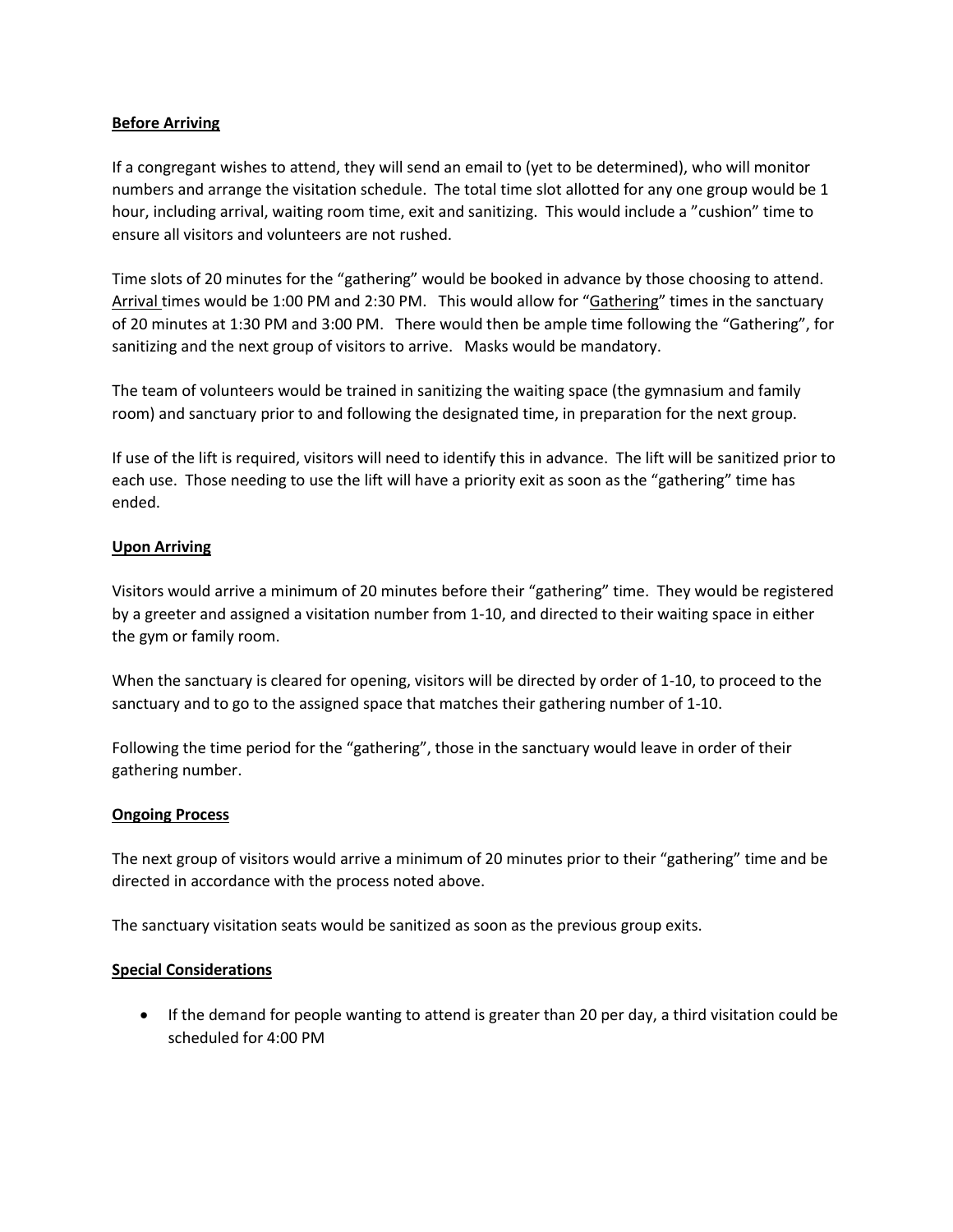• The hope would be to have the sanctuary, and narthex decorated for the season.

This would require assurance that the decorating does not create a major problem for Bell Choir and Band rehearsals that are held during the week. This is not seen as a major hurdle, though would need to be discussed and cleared with Neil.

• Decorating the Sanctuary

The Decorating Committee, headed by (to be determined), will need to schedule specific times for individuals, or family teams to put the decorations in place and take them down after Christmas. The extent of decorating will be determined by the committee, the outcome of discussions with Neil, and the availability of volunteers. Needless to say, all COVID 19 restrictions will apply when the decorating team is in the church building.

Details of the extent of decorating would need to be reported to Council, once a decision is made on the who, what and when of decorating.

A donation box would be available for visitors to contribute to Outreach, perhaps to help cover the costs for Mary's Place to provide a Christmas dinner for their residents.

#### **Summary**

Wendy and John are willing to coordinate the implementation of this proposal if it is approved by Council. We will establish volunteer teams for the necessary tasks and act as liaisons to Council, volunteers and those wishing to participate as visitors.

Given that this proposal introduces something completely new for Parkminster, we welcome input and suggestions on the proposal as presented.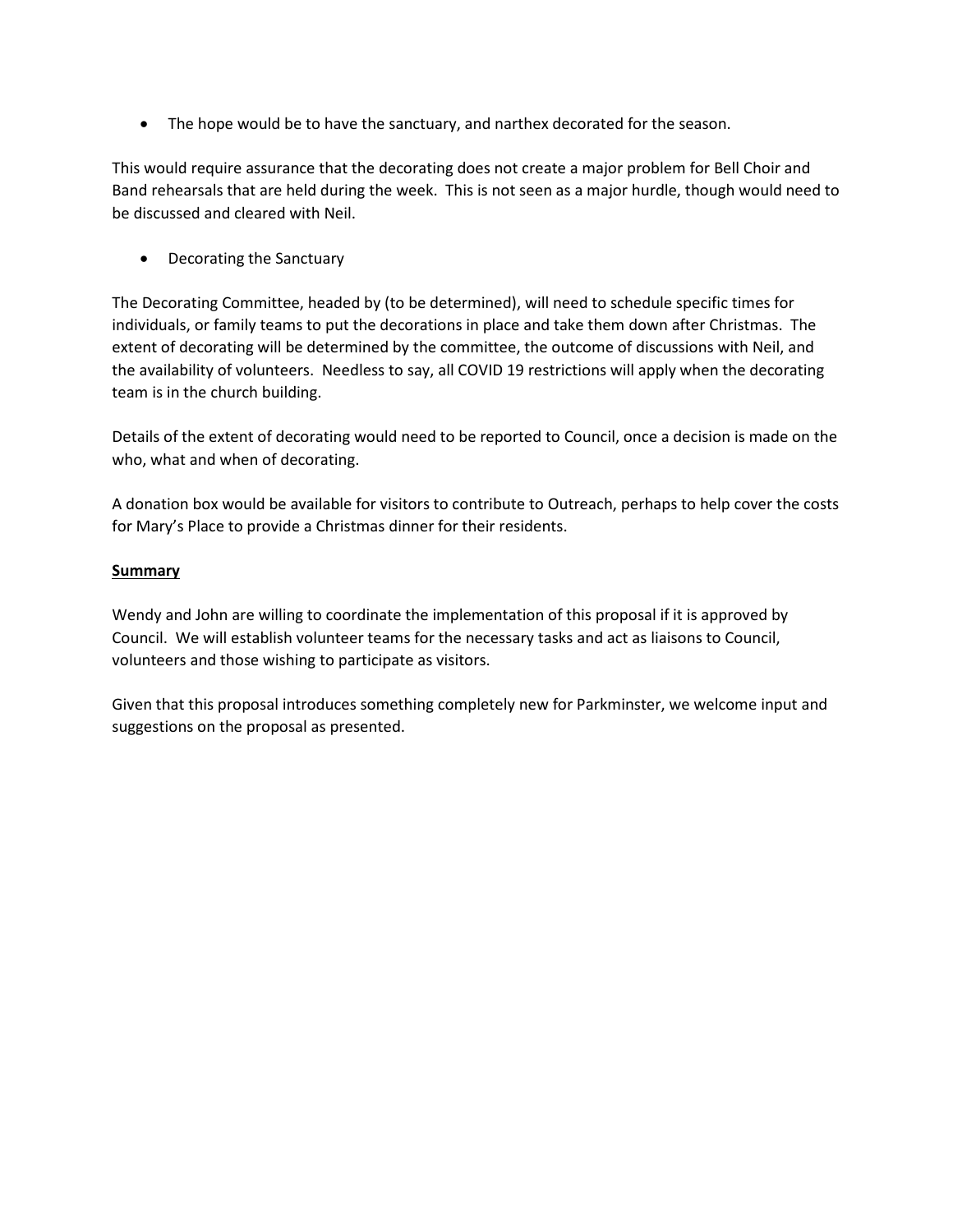#### **SAFETY PLAN FOR VIDEO RECORDING ADVENT LITURGY IN THE SANCTUARY**

#### **Request for Council**

We are requesting that people in household units be allowed in to the sanctuary under the supervision of Rev. Heather Power and Rev. Joe Gaspar in order to video record the Advent and Christmas Eve candle lighting liturgies for inclusion in the Sunday worship ZOOM services..

#### **General Information**

The plan at the moment is to optimally do all the recording on one evening. This would involve 5 separate household groups plus Joe and Heather. Recording would happen in the sanctuary on the chancel.

#### **Before Arriving**

Once a household agrees to participate they will receive the screening questions (currently at the front door of the church) and the relevant instructions outlined here by email. They will be asked to monitor themselves for any of the COVID symptoms and remain home if they are unwell. They will be reminded that masks are mandatory as per the Region of Waterloo Public Health bylaw and must be worn at all times when in the church building except when recording the video.

#### **Upon Arrival and Before Recording**

Heather and Joe will be masked throughout the evening(s).

One of Heather or Joe will meet participants at the front entrance at the designated time(s) to let people in.

When entering the church, participants will sign in for contact tracing and answer the screening questions. Information collected for contact tracing will be maintained for 30days and then destroyed as per the Parkminster Policy.

Participants will sanitize their hands as they enter the building.

Participants will be asked to be aware of physically distancing from Heather and Joe. Two meters is the required space between individuals.

Participants will be informed that the designated washroom is the one by the family room and be asked to sanitize their hands upon entering and exiting the washroom.

Households who are waiting will stay in the Narthex with one of Joe or Heather.

All personal items, including coats will be taken to the sanctuary as the coat racks will be out of bounds.

If the elevator or designated washroom is used, Joe or Heather will sanitize the high touch surfaces.

#### **During Recording Sessions**

Once on the chancel, gathered around the wreath and physically distanced from the recorder (Joe or Heather) the speaker(s) in the group will take off their masks. Once recording is completed they will put their masks back on.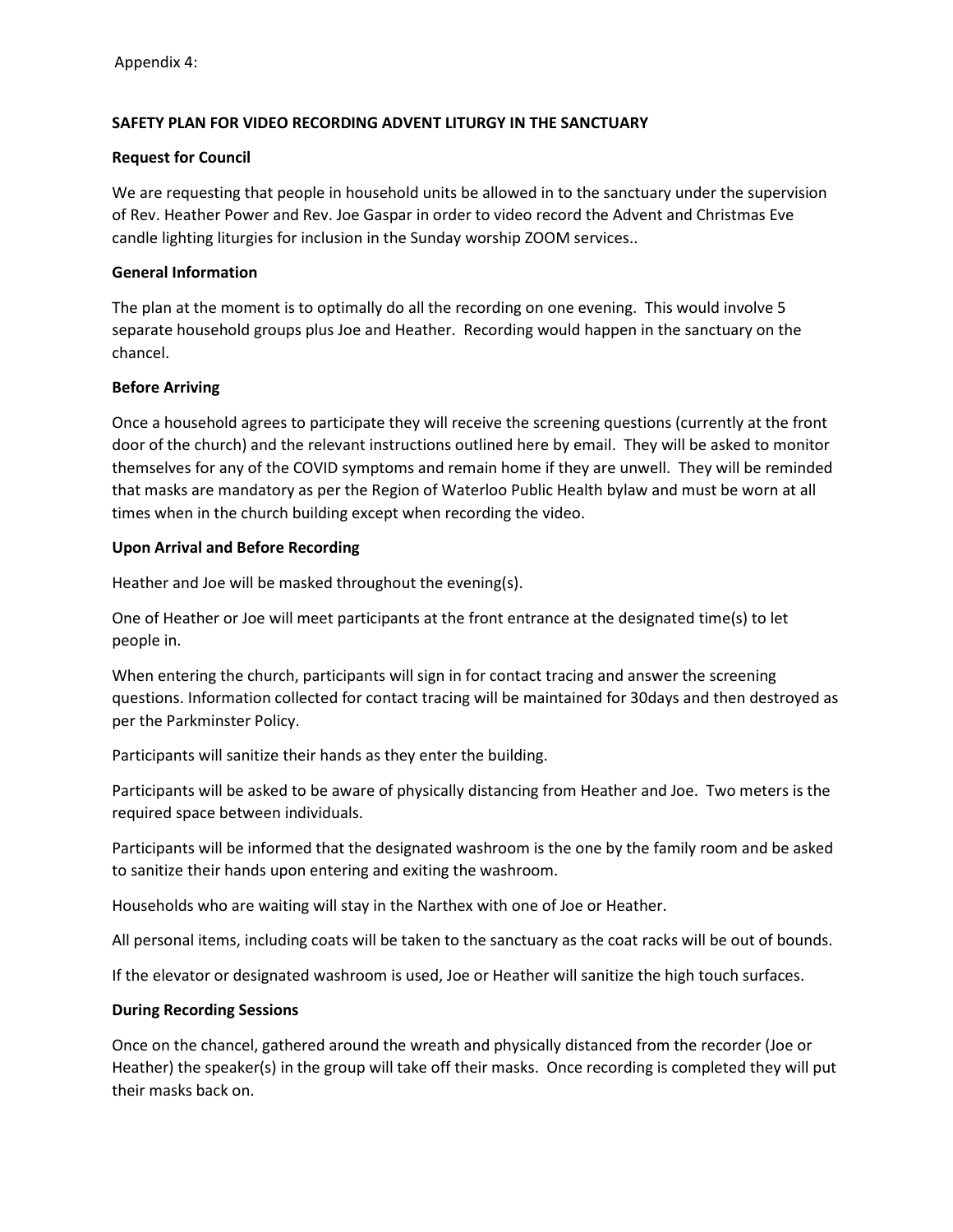#### **After Recording Session**

Participants will be escorted out by one of Heather or Joe and exit through the front entrance of the church using the sleeve of their arm to open the door. The door will close automatically.

Between recording sessions any items that are shared between households (microphone, candle lighter) will be sanitized by either Heather or Joe.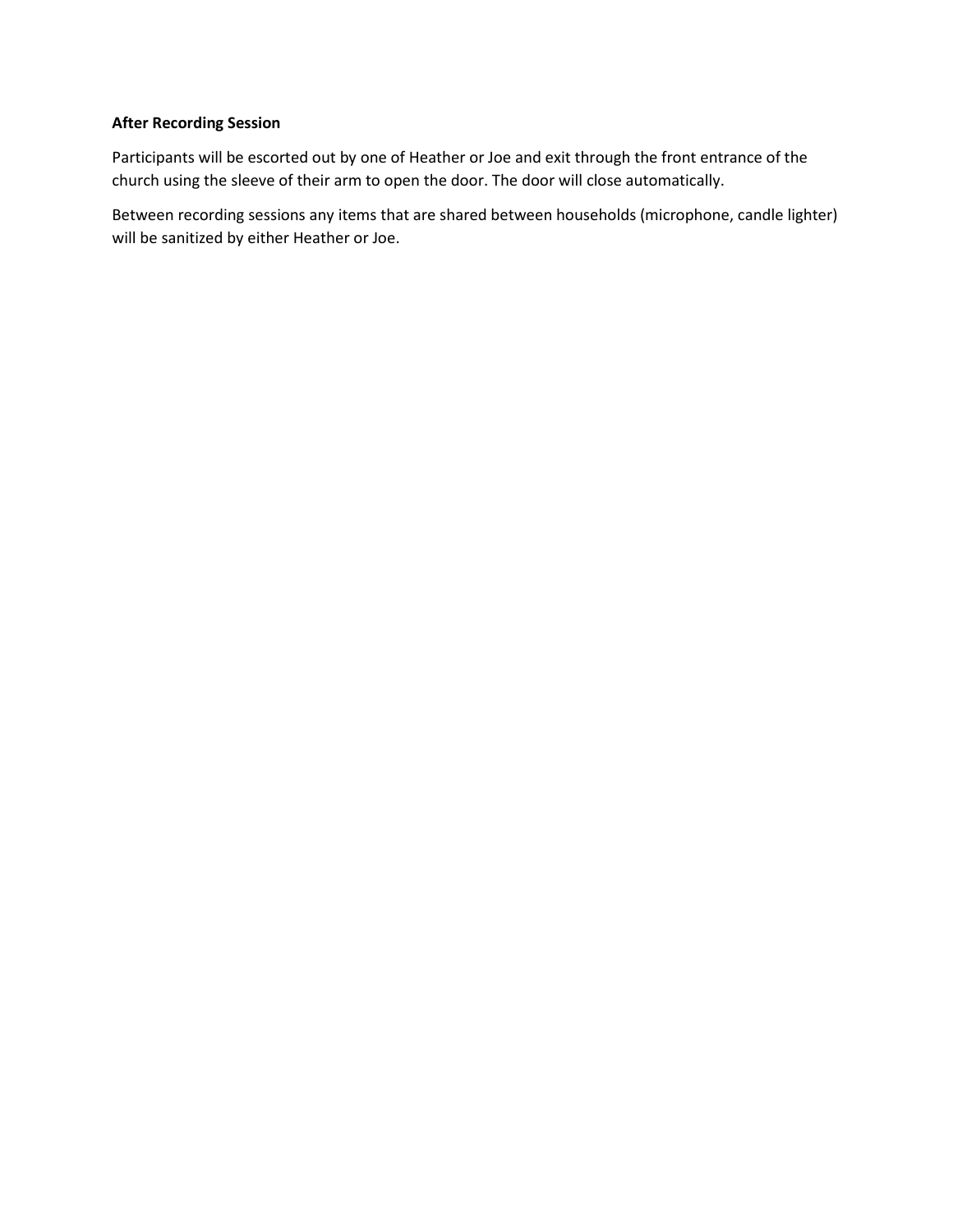#### Appendix 5:

#### **Kitchener Klassics U14 Team**

#### **Proposal for Indoor Training at Park Minister United Church**

#### **1. Activities: concerns about bringing outdoor training indoors.**

Our indoor training in the winter has always taken place in school gyms. We have specific equipment for indoor use as to not damage the property.

#### Equipment Used:

Gloves, Pancake Gloves, ladders, cones, Tees and Nets, Soft Indoor Whiffle Balls, Tennis Balls, Lite Flite Foam Balls, Soft Indoor training softballs and small ping pong sized training balls.

#### Activities:

General Conditioning – exercise, stretching, short game drills that teach aspects of the game

Fielding Drills – catching balls in different scenarios, hand-eye drills, fitness exercises geared to positions

Pitching – using nets behind a live catcher, pitchers work on techniques using indoor training balls or other training aids

Catchers Training – hand eye coordination drills, indoor balls used to simulate situations.

Batting – using tees, whiffle balls or foam ball and training aids – hitting into a net 2 feet in front of the tee. Indoor batting drills are meant to teach muscle memory and technique using balls that do not really go anywhere.

- 2. Sundays would be best for us; we can nail down exact times once we know this is approved.
- 3. Safety Protocols:
	- All teams must be placed in cohorts. Cohorts will be no larger than 10 people. Cohorts will train together for the duration of the off season.
	- Cohorts will arrive and leave at separate times, we can have a 30 minute buffer between sessions to allow the first group to leave before the second group arrives.
	- Face masks must be worn by all players and coaches for the entire time while at team activities.
	- All equipment must be cleaned after every training session.
	- No spectators will be allowed at team indoor training (drop off and pick up only)
	- The KMGSA wellness document must be completed by every player and coach before every team activity.
	- All players and coaches will have their temperature taken before all activities
	- All players and coaches will use hand sanitizer before they start any team activities and use it when needed.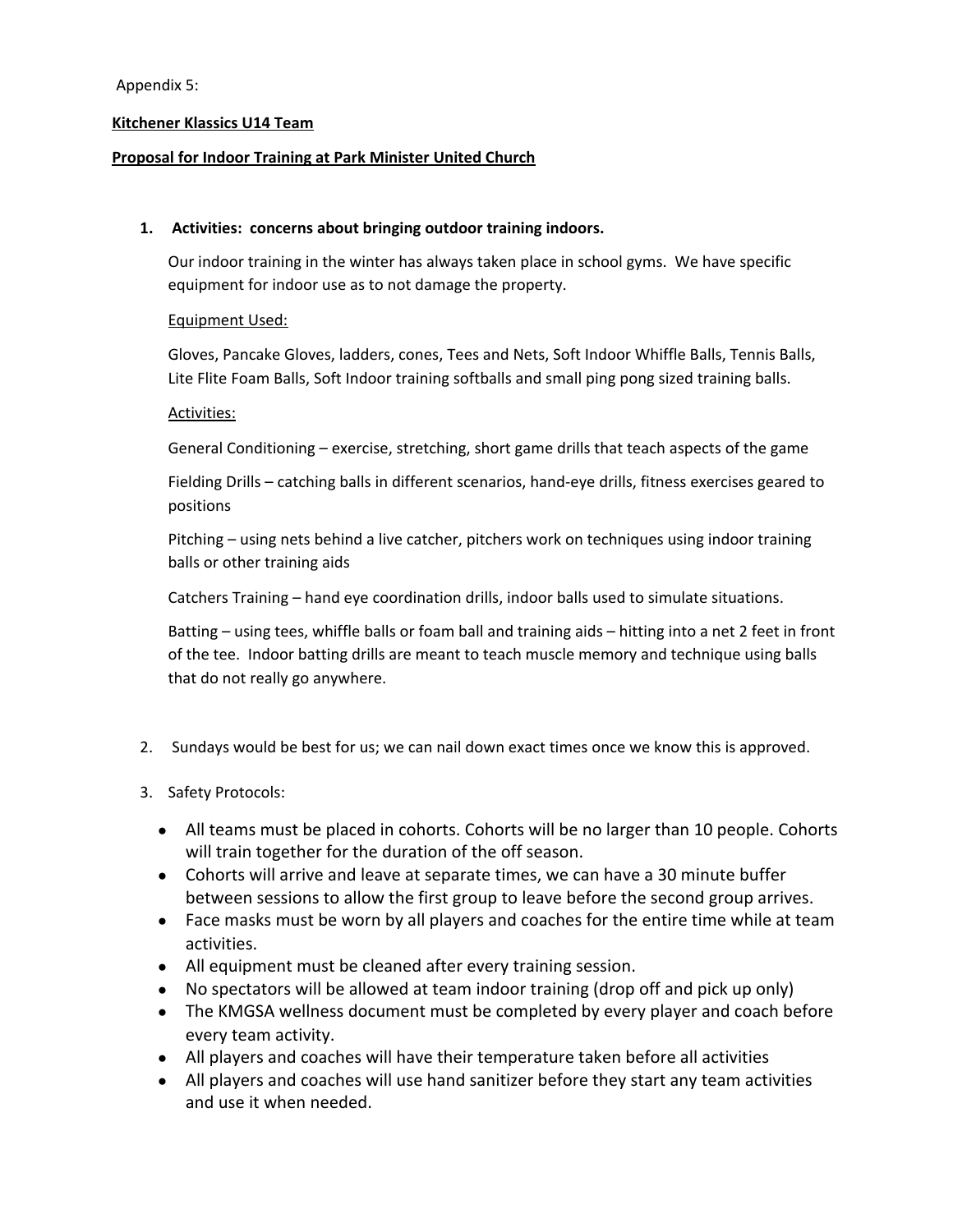- No sharing of personal equipment (bats, helmets, gloves etc)
- All personal equipment must be kept 6ft apart from others belongings
- Shared equipment is sanitized between users. All equipment is cleaned between cohorts.

Sanitization of the rental space:

We have commercial grade sanitizing cleansers provided by KMGSA. We will clean bathrooms if used during the session. We typically find the girls are only there for one hour and don't need to go but we can mandate that an adult clean the bathrooms if used.

High touch points like door handles can be wiped with sanitizer on exit of the building.